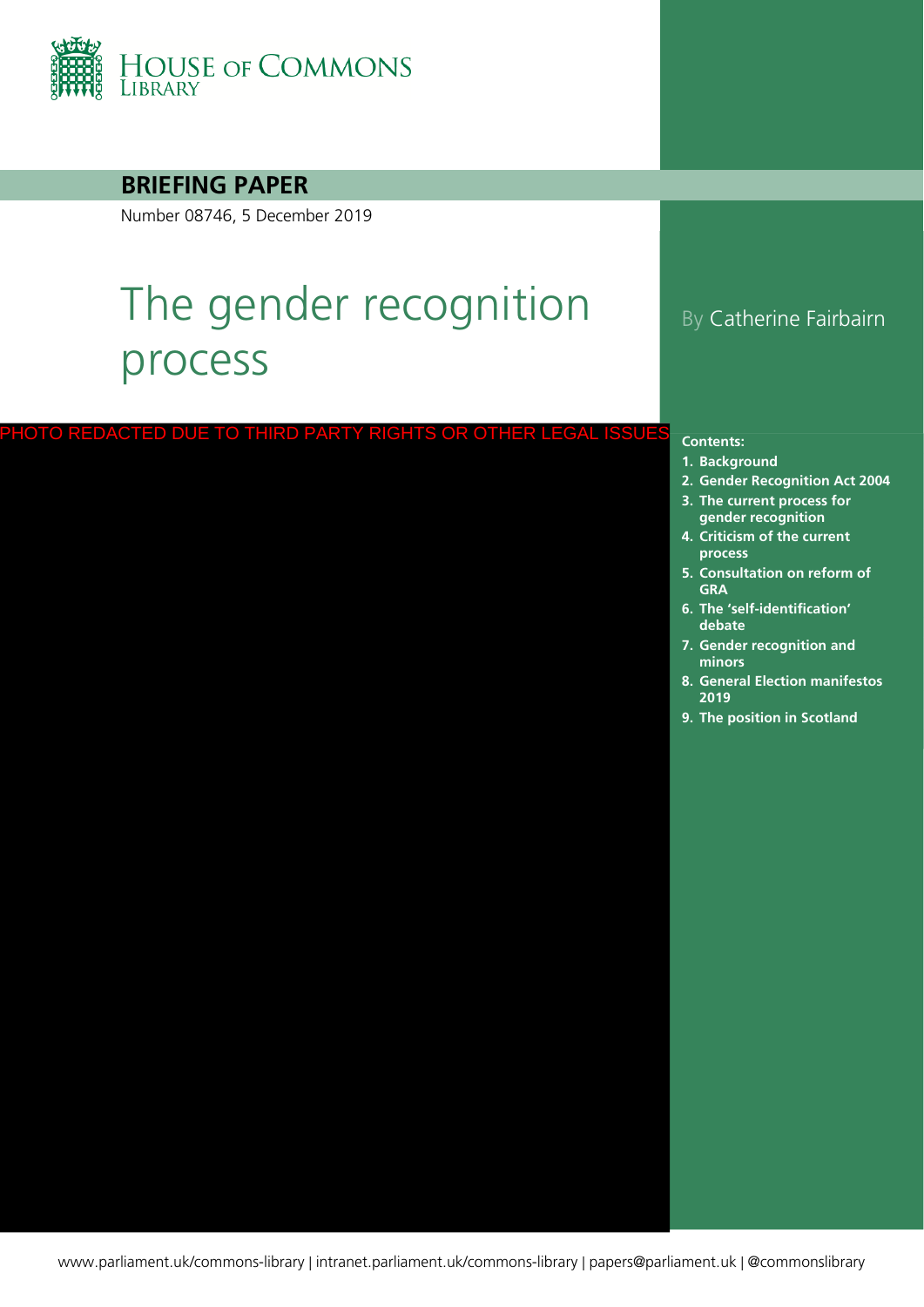# **Contents**

|                                       | <b>Summary</b>                                                                                                                                                                                                                     | 3                                              |
|---------------------------------------|------------------------------------------------------------------------------------------------------------------------------------------------------------------------------------------------------------------------------------|------------------------------------------------|
| 1.<br>1.1<br>1.2<br>1.3<br>1.4<br>1.5 | <b>Background</b><br>Trans identity<br>Gender dysphoria<br>Number of trans people<br>Difficulties experienced by trans people<br>Trans persons and gender-segregated spaces<br>Protection from discrimination<br>Single-sex spaces | 5<br>5<br>5<br>5<br>$\,$ 6 $\,$<br>6<br>6<br>6 |
| 2.                                    | <b>Gender Recognition Act 2004</b>                                                                                                                                                                                                 | 8                                              |
| 2.1                                   | Background                                                                                                                                                                                                                         | 8                                              |
| 2.2                                   | The GRA                                                                                                                                                                                                                            | 8                                              |
| 3.<br>3.1<br>3.2                      | The current process for gender recognition<br>Legal recognition<br>Other recognition<br>Transgender prisoners                                                                                                                      | 10<br>10<br>12<br>12                           |
| 4.                                    | <b>Criticism of the current process</b>                                                                                                                                                                                            | 14                                             |
| 4.1                                   | "Medicalised approach"                                                                                                                                                                                                             | 14                                             |
| 4.2                                   | Intrusive and burdensome procedure                                                                                                                                                                                                 | 14                                             |
| 4.3                                   | "Spousal consent/veto"                                                                                                                                                                                                             | 15                                             |
| 5.                                    | <b>Consultation on reform of GRA</b>                                                                                                                                                                                               | 18                                             |
| 5.1                                   | The consultation paper                                                                                                                                                                                                             | 18                                             |
| 5.2                                   | The purpose of the consultation                                                                                                                                                                                                    | 18                                             |
| 5.3                                   | Focus on process for legal recognition                                                                                                                                                                                             | 18                                             |
| 5.4                                   | No change intended to Equality Act 2010                                                                                                                                                                                            | 20                                             |
| 5.5                                   | Government consultation response awaited                                                                                                                                                                                           | 20                                             |
| 6.                                    | The 'self-identification' debate                                                                                                                                                                                                   | 22                                             |
| 6.1                                   | Parliamentary debate                                                                                                                                                                                                               | 22                                             |
| 6.2                                   | Views expressed outside of Parliament                                                                                                                                                                                              | 25                                             |
| 7.                                    | <b>Gender recognition and minors</b>                                                                                                                                                                                               | 27                                             |
| 7.1                                   | Legal recognition                                                                                                                                                                                                                  | 27                                             |
| 7.2                                   | Other recognition                                                                                                                                                                                                                  | 27                                             |
| 8.                                    | <b>General Election manifestos 2019</b>                                                                                                                                                                                            | 29                                             |
| 9.                                    | The position in Scotland                                                                                                                                                                                                           | 30                                             |
| 9.1                                   | Scottish Government consultation                                                                                                                                                                                                   | 30                                             |
| 9.2                                   | Draft Bill expected                                                                                                                                                                                                                | 31                                             |

Cover page image copyright Attribution: [Gender Recognition Act](http://www.legislation.gov.uk/ukpga/2004/7/resources) – Licensed under the [Open Government Licence](http://www.nationalarchives.gov.uk/doc/open-government-licence/version/3/) / image cropped.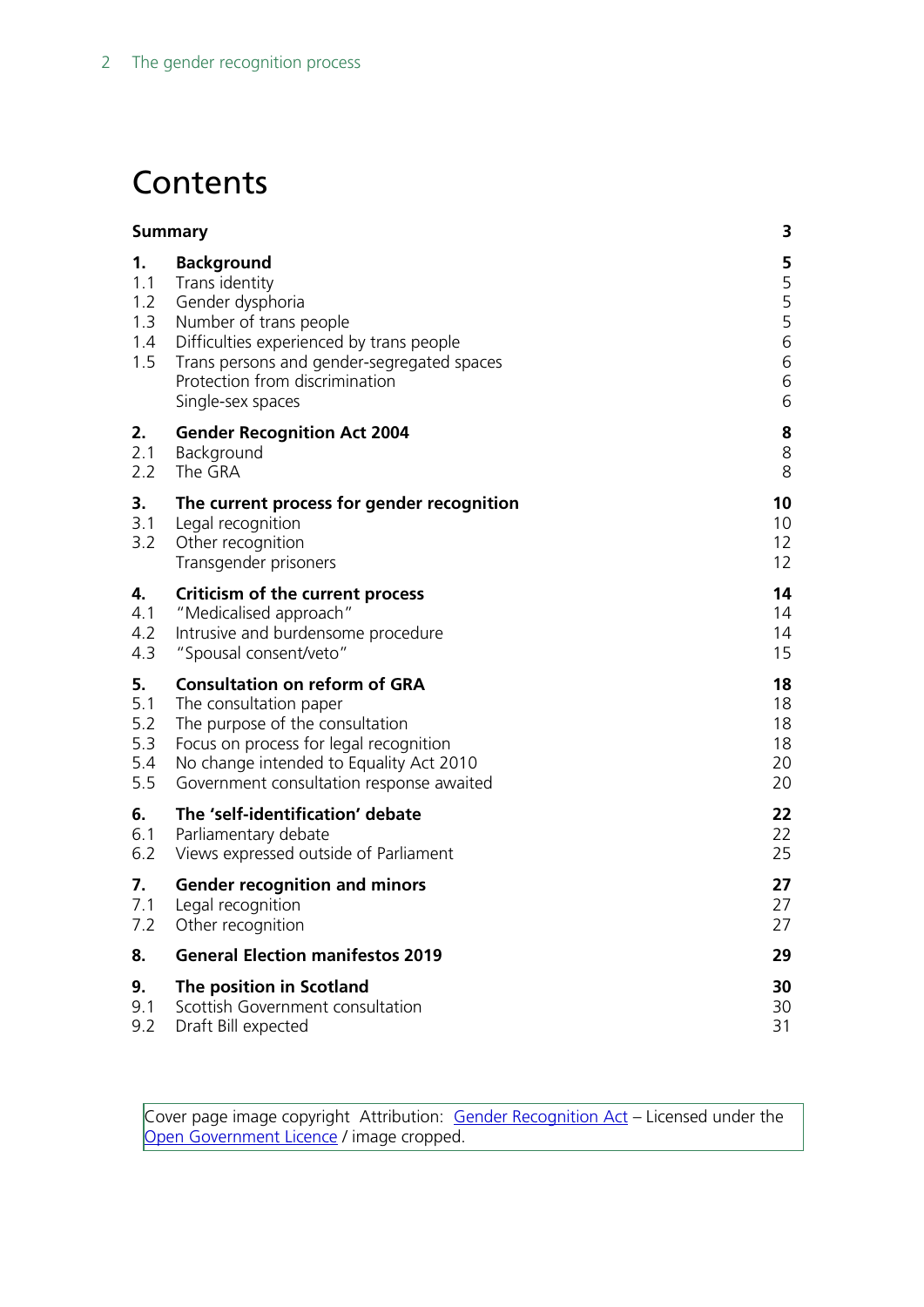# <span id="page-2-0"></span>Summary

This briefing paper considers the process for trans people to gain legal recognition in their acquired gender. It does not deal with medical treatment or NHS services for trans people.

#### **Gender Recognition Act 2004**

The Gender Recognition Act 2004 (GRA) enables trans people to apply to the Gender Recognition Panel to receive a Gender Recognition Certificate (GRC). Successful applicants, who are granted a full GRC, are, from the date of issue, considered in law to be of their acquired gender. It is not a requirement for an applicant to have undergone gender reassignment surgery or hormone treatment, although many applicants do so.

The minimum age limit for GRC applications is 18. In November 2018, the Government stated that it had no intention of changing this position.

#### **Single-sex spaces**

The Equality Act 2010 prohibits discrimination, for example in employment or the provision of public services, on the basis of protected characteristics, one of which is gender reassignment. However, this Act allows providers to offer single-sex services that exclude trans people, so long as it is proportionate to do so, and it achieves a legitimate aim.

#### **Criticism of the current process**

The current process for legal gender recognition has been criticised by some people for its medicalised approach (it is necessary to submit medical evidence with most applications). Many trans people also consider the process to be overly intrusive, humiliating and administratively burdensome.

#### **Consultation on reform of the GRA**

In a report published in 2016, the House of Commons Women and Equalities Committee recommended reform of the GRA process in line with the principles of gender self-identification.

In July 2018, the UK Government published a consultation document on reforms to the GRA: Reform of the Gender Recognition Act - Government Consultation. This consultation, which ended on 22 October 2018, concerned the legal gender recognition system in England and Wales only, though the implications of change for the United Kingdom as a whole were also considered.

The Government stressed that the focus of the consultation was the process for achieving legal recognition, that removal of the requirement for a medical diagnosis in order to achieve legal recognition was one option on which views were sought, but that no firm decision had been taken yet.

The Government has stated that it does not intend to make any amendments to the existing exceptions in the Equality Act 2010 associated with the 'gender reassignment' protected characteristic. Recognising that concerns had been raised about the potential implications of reform of the GRA, the Government has confirmed that, where it is a proportionate means of meeting a legitimate aim, it would still be possible to exclude trans people from single- and separate-sex services.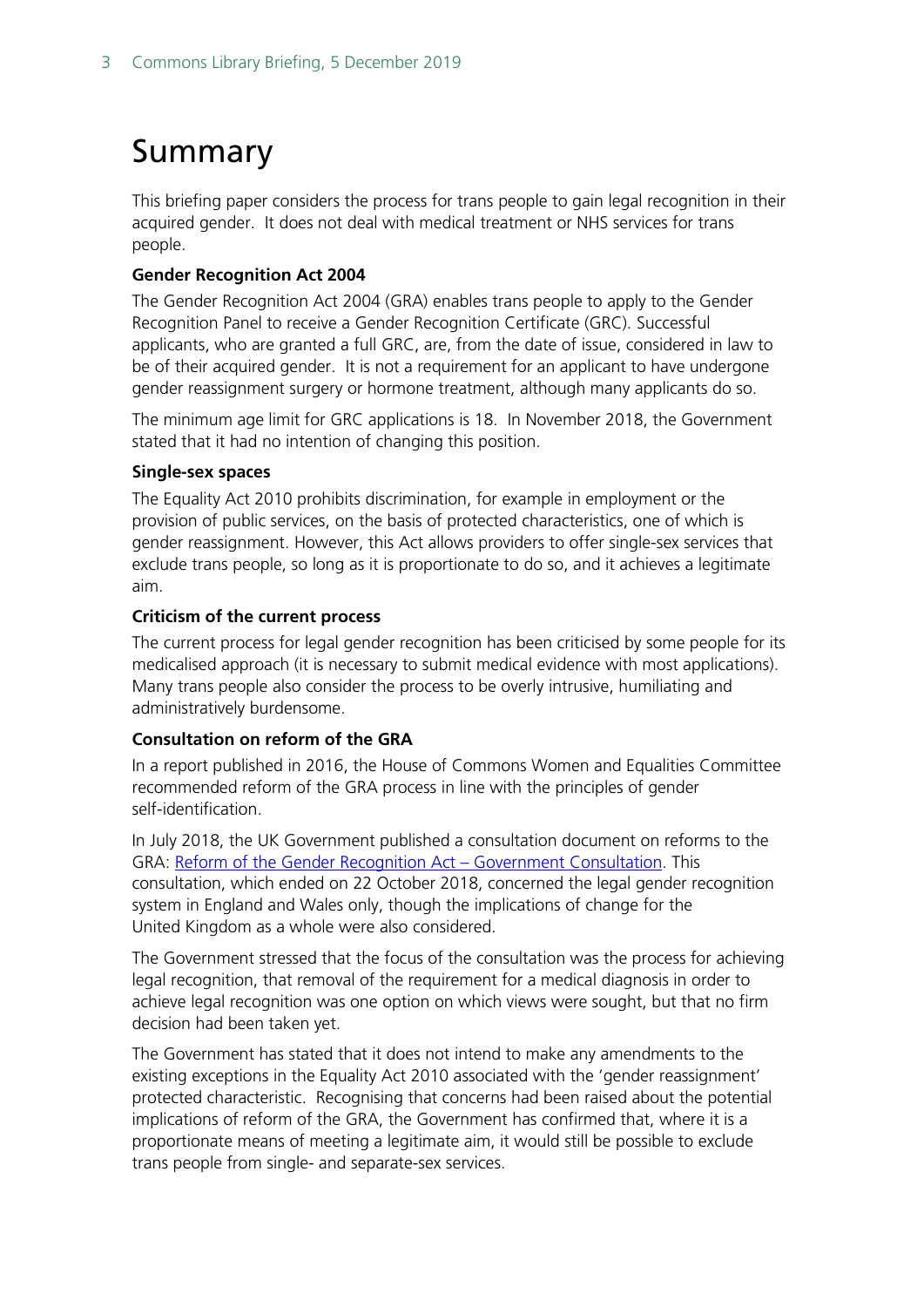#### **The 'self-identification' debate**

There are strongly held views for and against self-identification for gender recognition.

Arguments by those in favour of self-identification include that the current process is intrusive, humiliating and administratively burdensome. Some trans people have argued that the requirement for a diagnostic psychiatric report perpetuates the assumption, which they consider to be outdated and false, that being trans is a mental illness. The fee and associated costs are seen as expensive and there is no right of appeal against the decision unless on a point of law.

Trans organisations are among those that argue that transphobia must be opposed.

Those against self-identification are concerned, for example, about creating a system which might be abused and about the potentially negative impact on women, and particularly on vulnerable women, in safe single-sex spaces. They do not consider their views amount to transphobia.

Concerns have also been raised that there has been intimidation of those organising and attending meetings to consider the Government's proposals, and that debate has been stifled.

#### **What might happen next?**

The 2018 consultation received more than 100,000 responses. The Government has not yet published its own response. On 17 October 2019, Elizabeth Truss, Minister for Women and Equalities, said that the issue of the response to the consultation was very important and needed time for consideration.

The 2019 General Election manifestos of the Labour Party, Liberal Democrats and the Green Party included commitments related to gender recognition.

#### **The position in Scotland**

The GRA extends across the United Kingdom. However, gender recognition is a devolved matter meaning that legislation in this area is within the competence of the Scottish Parliament.

The Scottish Government's separate consultation, [Review of the Gender Recognition Act](https://www2.gov.scot/Resource/0052/00527449.pdf)  [2004,](https://www2.gov.scot/Resource/0052/00527449.pdf) ran from 9 November 2017 to 1 March 2018. This sought views on whether and how the GRA should be amended in relation to the law in Scotland and set out the Scottish Government's initial view that, subject to views expressed during the consultation, Scotland should adopt a self-declaration system for legal gender recognition.

In June 2019, Cabinet Secretary for Equalities, Shirley-Anne Somerville, announced that a draft Gender Recognition (Scotland) Bill, to reform the current process of obtaining a GRC, would be published by the end of the year. She said that a Bill would be formally introduced to Parliament only when there had been a full consultation on the precise details contained in the draft Bill.

The draft Bill is to propose removing the need for applicants for a GRC to provide medical evidence, but they would still need to provide a statutory declaration that they intend to live permanently as a man or a woman. It would remain a criminal offence to make a false statutory declaration. Applicants would need to live in their acquired gender for at least six months – three months before applying for a GRC and three months after applying – before a GRC could be granted.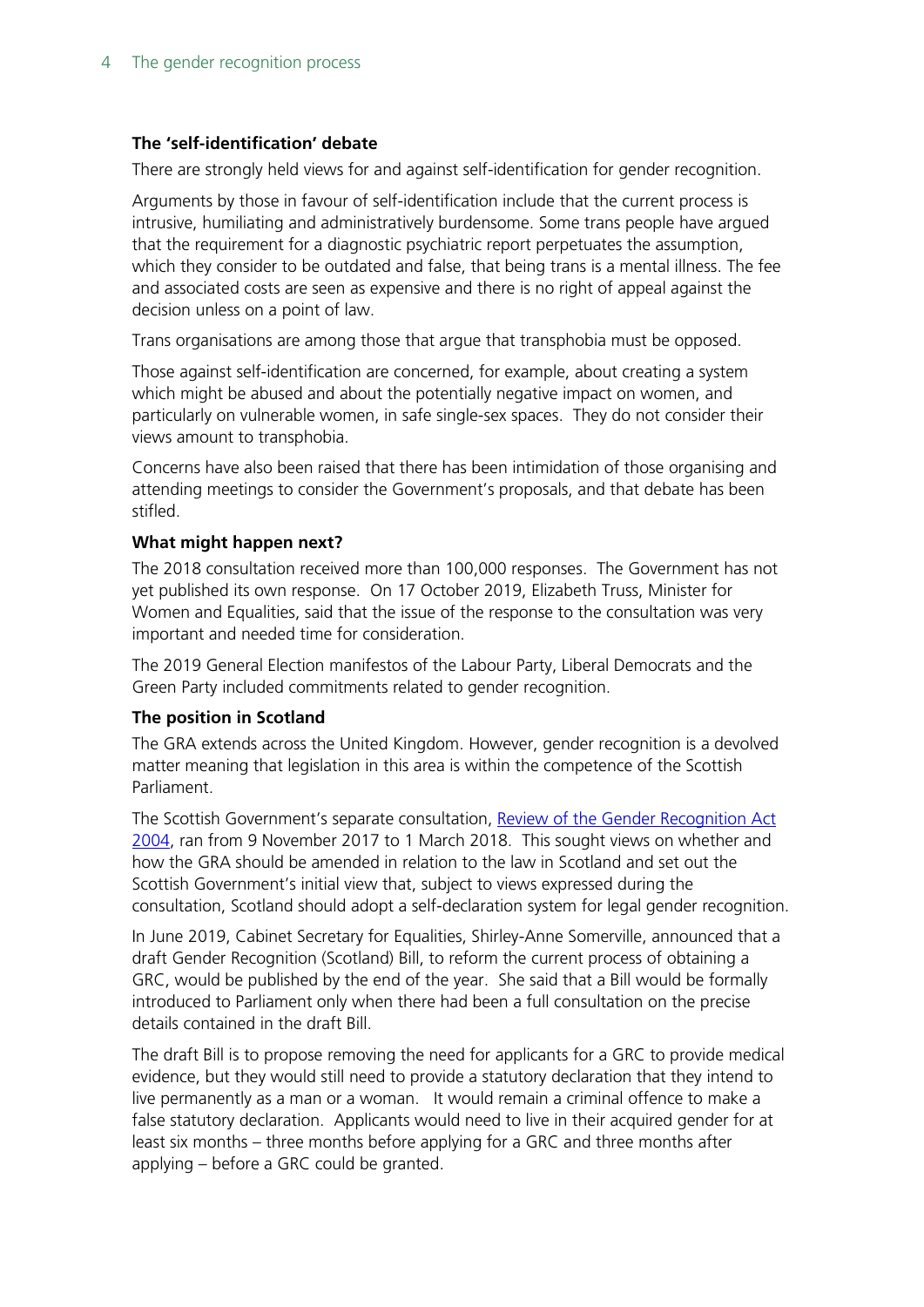# <span id="page-4-0"></span>1. Background

## <span id="page-4-1"></span>1.1 Trans identity

In its 2016 report on [Transgender Equality,](https://publications.parliament.uk/pa/cm201516/cmselect/cmwomeq/390/390.pdf#page=7) the House of Commons Women and Equalities Committee gave this explanation of trans-identity:

Each of us is at birth assigned a sex (male or female), based on our physical characteristics. Most people's gender identity (the gender with which they associate themselves) and gender presentation (how they outwardly show their gender) will not differ from that typically associated with their assigned sex. Trans people, however, have a gender identity which differs from that of their (assigned) birth sex. Trans identities take a wide diversity of forms.

Trans identity can be "non-binary" in character, located at a (fixed or variable) point along a continuum between male and female; or "non-gendered", i.e. involving identification as neither male nor female.<sup>[1](#page-4-4)</sup>

Many trans people change their gender presentation to bring it into alignment with their gender identity:

This process is known as "transition". Transitioning may involve various types of medical treatment, to bring a person's physical characteristics more into conformity with their gender identity and presentation. …However, transitioning need not involve any form of medical intervention.<sup>[2](#page-4-5)</sup>

## <span id="page-4-2"></span>1.2 Gender dysphoria

An HM Courts and Tribunals Service document, [The General Guide for](https://assets.publishing.service.gov.uk/government/uploads/system/uploads/attachment_data/file/720838/t455-eng.pdf#page=3)  [all Users Gender Recognition Act 2004,](https://assets.publishing.service.gov.uk/government/uploads/system/uploads/attachment_data/file/720838/t455-eng.pdf#page=3) defines gender dysphoria as:

a recognised medical condition variously also described as gender identity disorder and transsexualism. It is an overwhelming desire to live in the opposite gender to that which a person has been registered at birth. [3](#page-4-6)

Diagnosis of gender dysphoria is an important part of accessing NHS assistance with medical transition and is currently required in order to fully transition legally.<sup>[4](#page-4-7)</sup>

# <span id="page-4-3"></span>1.3 Number of trans people

While acknowledging that it does not know exactly how many trans people there are in the UK, the Government has estimated that between 200,000 and 500,000 people identify in this way. The Government's 2018 consultation paper on reform of the Gender Recognition Act 2004 discusses how this figure of the size of the trans

<span id="page-4-4"></span>Women and Equalities Committee, [Transgender Equality,](https://publications.parliament.uk/pa/cm201516/cmselect/cmwomeq/390/390.pdf#page=7) 14 January 2016, HC 390 2015-16, paragraph 2

<span id="page-4-5"></span><sup>2</sup> Ibid, paragraph 5

<span id="page-4-6"></span><sup>&</sup>lt;sup>3</sup> HM Courts and Tribunals Service, T455, The General Guide for all Users Gender [Recognition Act 2004,](https://assets.publishing.service.gov.uk/government/uploads/system/uploads/attachment_data/file/720838/t455-eng.pdf#page=3) 2019

<span id="page-4-7"></span>[Reform of the Gender Recognition Act –](https://assets.publishing.service.gov.uk/government/uploads/system/uploads/attachment_data/file/721725/GRA-Consultation-document.pdf#page=18) Government Consultation, July 2018, p16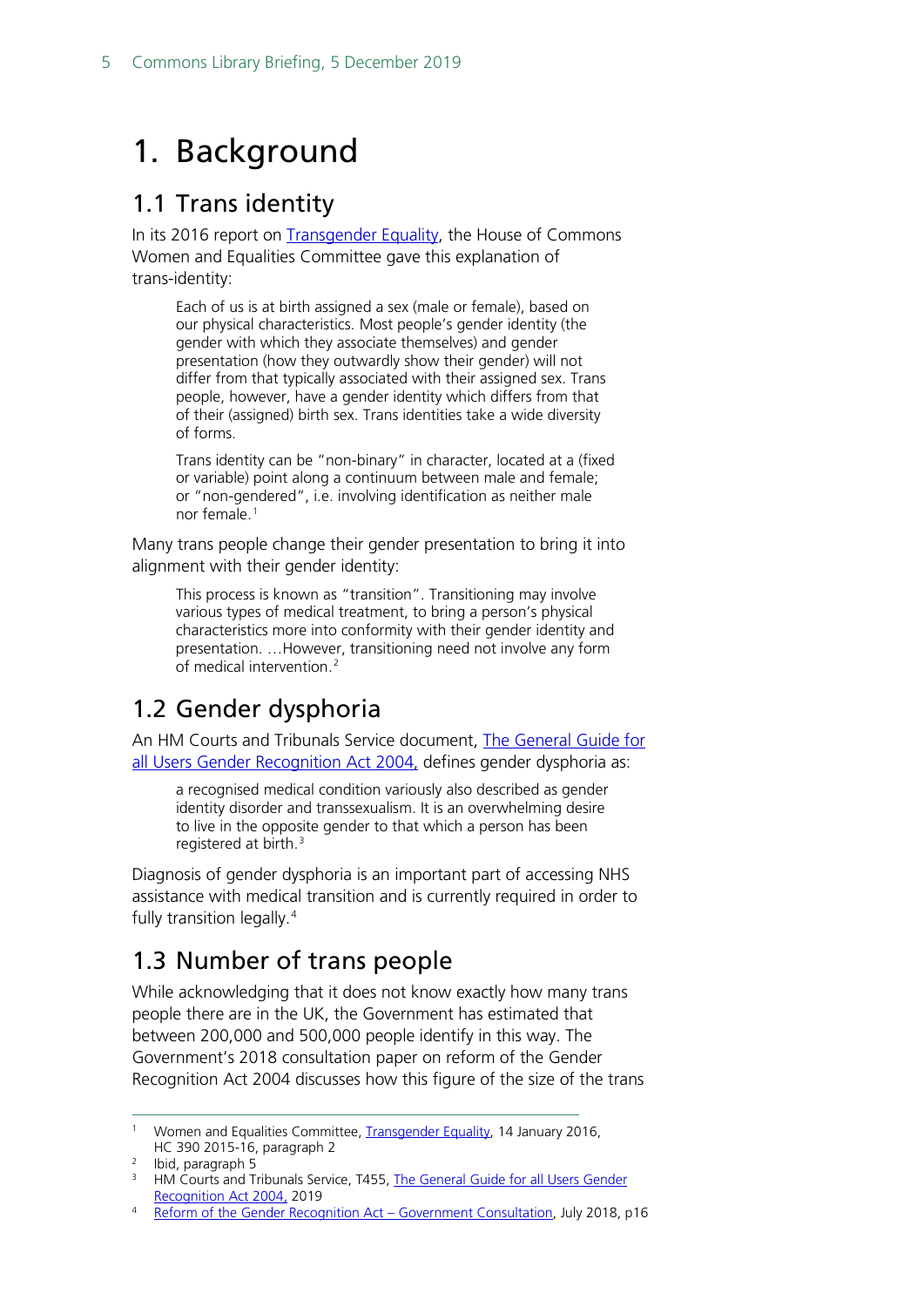population was reached and acknowledges that the approach is imperfect. [5](#page-5-4)

## <span id="page-5-0"></span>1.4 Difficulties experienced by trans people

The 2018 consultation paper outlines some of the difficulties experienced by trans people:

Being trans is not a mental illness. Despite this, and despite the progress that we have made in recent years, trans people continue to face significant barriers to full participation in society. Rates of suicide and self-harm, particularly amongst young trans people, are too high. Trans people continue to face discrimination and harassment in the workplace, in school and on the street. Ultimately this can prevent many from fulfilling their potential, and finding the dignity and respect that they deserve.<sup>[6](#page-5-5)</sup>

More detailed information is provided in Stonewall's [Trans Report,](https://www.stonewall.org.uk/system/files/lgbt_in_britain_-_trans_report_final.pdf) published in 2018. [7](#page-5-6)

## <span id="page-5-1"></span>1.5 Trans persons and gender-segregated spaces

### <span id="page-5-2"></span>Protection from discrimination

The **Equality Act 2010** prohibits discrimination on the basis of protected characteristics (listed in  $section 4$ ), for example in employment or the provision of public services. One of the protected characteristics is gender reassignment, defined in [section 7:](https://www.legislation.gov.uk/ukpga/2010/15/section/7)

A person has the protected characteristic of gender reassignment if the person is proposing to undergo, is undergoing or has undergone a process (or part of a process) for the purpose of reassigning the person's sex by changing physiological or other attributes of sex.

This protection applies irrespective of whether the person has legal gender recognition. [8](#page-5-7)

However, the prohibition on discrimination is not absolute. The Government's 2018 consultation paper sets out the circumstances where what might otherwise be discrimination against individuals with the protected characteristic of 'gender reassignment' is permitted.<sup>[9](#page-5-8)</sup>

The exceptions in the Equality Act must be applied lawfully.

### <span id="page-5-3"></span>Single-sex spaces

[Schedule 3, Part 7 of the Equality Act 2010](https://www.legislation.gov.uk/ukpga/2010/15/schedule/3/part/7) allows providers to offer single-sex services that exclude trans people, so long as it is proportionate to do so, and it achieves a legitimate aim.

<span id="page-5-4"></span> <sup>5</sup> [Reform of the Gender Recognition Act –](https://assets.publishing.service.gov.uk/government/uploads/system/uploads/attachment_data/file/721725/GRA-Consultation-document.pdf#page=83) Government Consultation, July 2018, Annex E. See section 5 of this briefing paper for information about the consultation

<span id="page-5-5"></span> $6$  Ibid, p12

<span id="page-5-6"></span><sup>&</sup>lt;sup>7</sup> Stonewall, *LGBT in Britain - Trans Report*, January 2018

<span id="page-5-7"></span><sup>&</sup>lt;sup>8</sup> See section 2 of this briefing paper for information about legal recognition

<span id="page-5-8"></span><sup>9</sup> [Reform of the Gender Recognition Act –](https://assets.publishing.service.gov.uk/government/uploads/system/uploads/attachment_data/file/721725/GRA-Consultation-document.pdf#page=74) Government Consultation, July 2018, Annex C provides a full explanation of the exceptions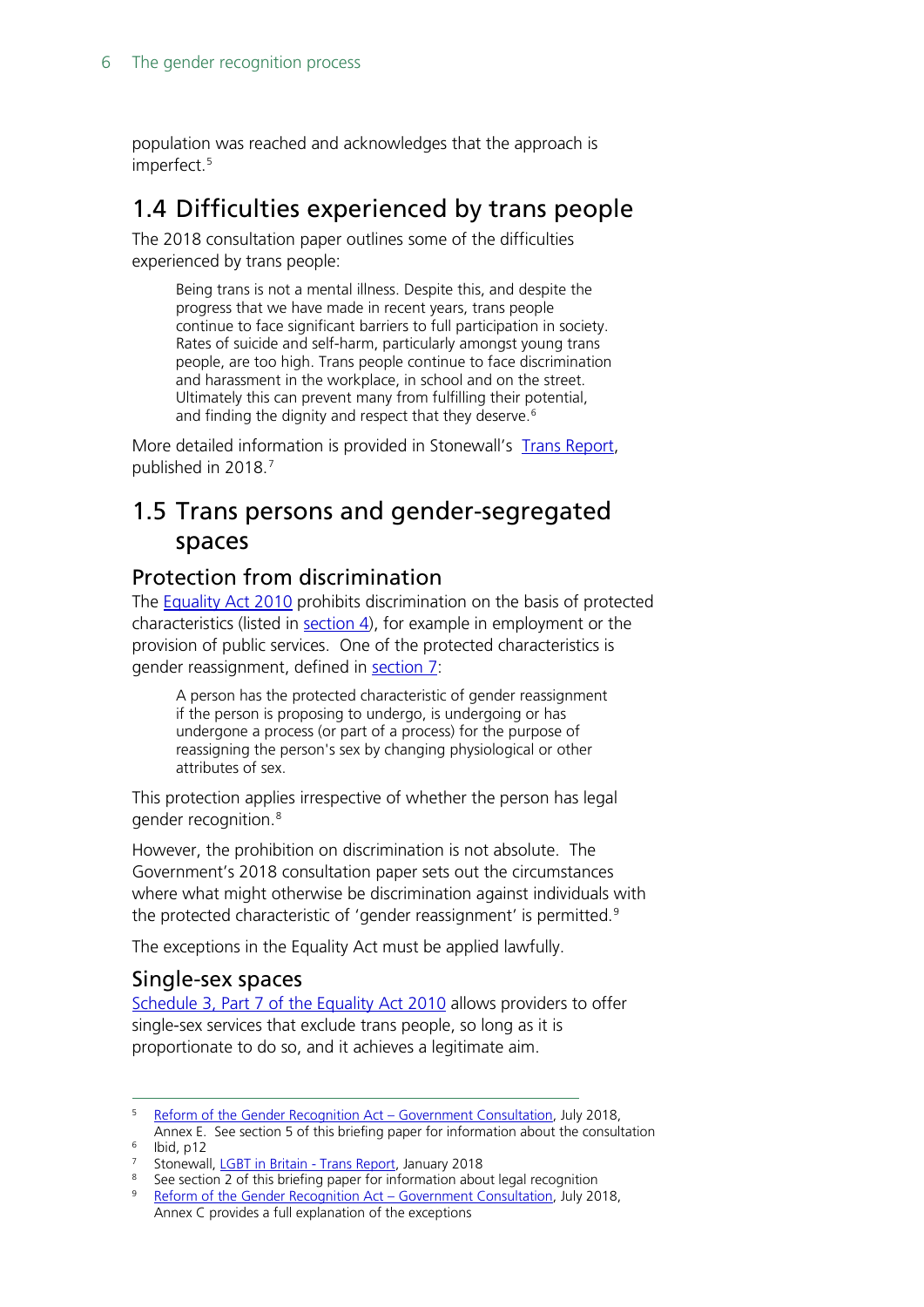Not allowing a trans person to access a single-sex service has to be objectively justified:

As an example, refusing a transwoman with or without a GRC access to a female toilet<sup>[10](#page-6-0)</sup> in a pub is likely to be unlawful,<sup>[11](#page-6-1)</sup> but a female only domestic violence refuge may provide a separate service to a trans woman only if it can be shown there is a detriment to other service users from including the trans woman as part of the regular service.<sup>[12](#page-6-2)</sup>

<span id="page-6-0"></span> $10$  Footnote to text: "There are a range of serious criminal offences that can be charged against anyone of any gender who sexually harasses, threatens, attempts to assault or voyeuristically observes or records anyone else of any gender in a toilet"

<span id="page-6-1"></span><sup>11</sup> Footnote to text: "http://www.lawcentres.org.uk/policy/news/news/kirklees-law-

<span id="page-6-2"></span><sup>&</sup>lt;sup>12</sup> [Reform of the Gender Recognition Act –](https://assets.publishing.service.gov.uk/government/uploads/system/uploads/attachment_data/file/721725/GRA-Consultation-document.pdf#page=74) Government Consultation, July 2018, p45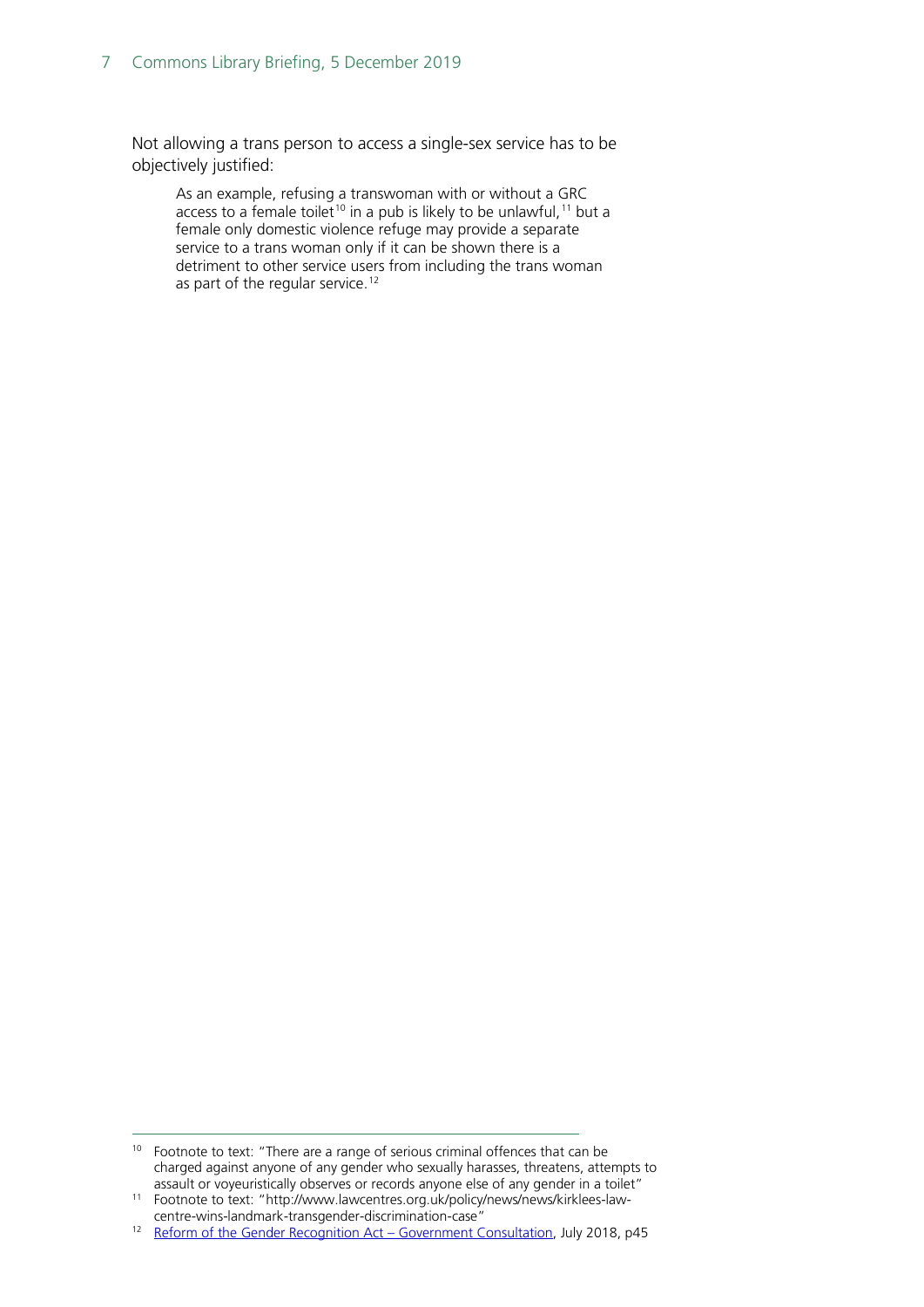# <span id="page-7-0"></span>2. Gender Recognition Act 2004

## <span id="page-7-1"></span>2.1 Background

On 11 July 2002, the European Court of Human Rights delivered two judgments which found that the UK had breached the rights of two trans people under Article 8 (right to respect for private life) and Article 12 (right to marry) of the European Convention on Human Rights (ECHR). [13](#page-7-3)

# <span id="page-7-2"></span>2.2 The GRA

In order to meet the requirements of the ECHR, the law was changed by way of the [Gender Recognition Act 2004](http://www.legislation.gov.uk/ukpga/2004/7/contents) (GRA) which came into force in April 2005. The GRA enables trans people to apply to the Gender Recognition Panel to receive a Gender Recognition Certificate (GRC). In almost all circumstances, the trans person will not appear before the panel in person.

Successful applicants, who are granted a full GRC, are, from the date of issue, considered in law to be of their "acquired gender" (man or woman). [14](#page-7-4)

## Married applicants

The Marriage (Same Sex Couples) Act 2013, which made the marriage of same sex couples legal in England and Wales, amended the GRA in relation to those wishing to remain married after gender recognition. It is now possible, if their spouse consents to the marriage continuing, for a trans person to gain a full GRC without having to end their marriage, as they had to do previously when there was a bar on the marriage of same sex couples.<sup>[15](#page-7-5)</sup>

If the non-spouse does not consent to the marriage continuing, an interim certificate will be issued to an applicant who meets the other criteria for legal recognition of their acquired gender. The interim certificate can be used to enable the applicant or their spouse to end their marriage and then a full GRC can be issued.

## Gender Recognition Register

The Registrar General must maintain a Gender Recognition Register (GRR). When a full GRC is issued, an entry is made in the GRR and the original birth register entry is also marked, to show that it has been superseded. The Registrar General makes the connection between the two registrations traceable, but this information is not open to public inspection or search. The successful applicant may then obtain a new

<span id="page-7-3"></span><sup>&</sup>lt;sup>13</sup> Goodwin v. United Kingdom App. No. 28957/95 and I. v. United Kingdom. App. No. 25680/94

<span id="page-7-4"></span><sup>&</sup>lt;sup>14</sup> The GRA uses the term "acquired gender", and this term is also used in this briefing paper. The House of Commons Women and Equalities Committee found that many people now prefer the term "affirmed gender"

<span id="page-7-5"></span><sup>&</sup>lt;sup>15</sup> See section 4.3 below of this briefing paper for further information about "spousal consent"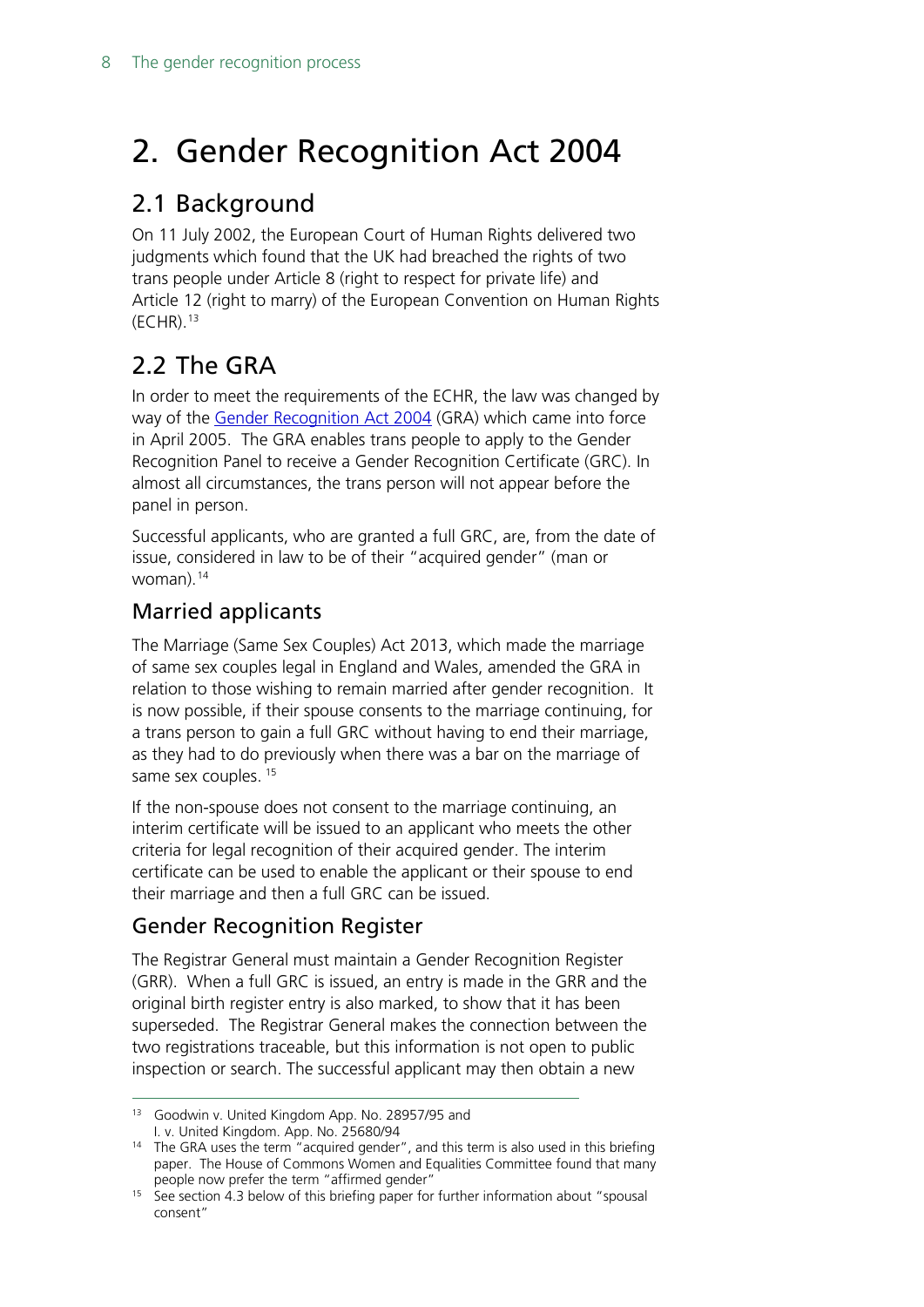birth certificate, and this does not disclose that it has been compiled from the GRR. [16](#page-8-0)

## Further information

Gov.UK provides information about [applying for a Gender Recognition](https://www.gov.uk/apply-gender-recognition-certificate/overview)  [Certificate.](https://www.gov.uk/apply-gender-recognition-certificate/overview) More detailed information is provided in an HM Courts and Tribunals publication, [The General Guide for all Users Gender](https://assets.publishing.service.gov.uk/government/uploads/system/uploads/attachment_data/file/720838/t455-eng.pdf)  [Recognition Act 2004](https://assets.publishing.service.gov.uk/government/uploads/system/uploads/attachment_data/file/720838/t455-eng.pdf).<sup>[17](#page-8-1)</sup>

<span id="page-8-0"></span><sup>&</sup>lt;sup>16</sup> See [Gender Recognition Act 2004 Explanatory Notes,](http://www.legislation.gov.uk/ukpga/2004/7/notes/data.pdf) paragraph 32 for further information

<span id="page-8-1"></span><sup>17</sup> March 2019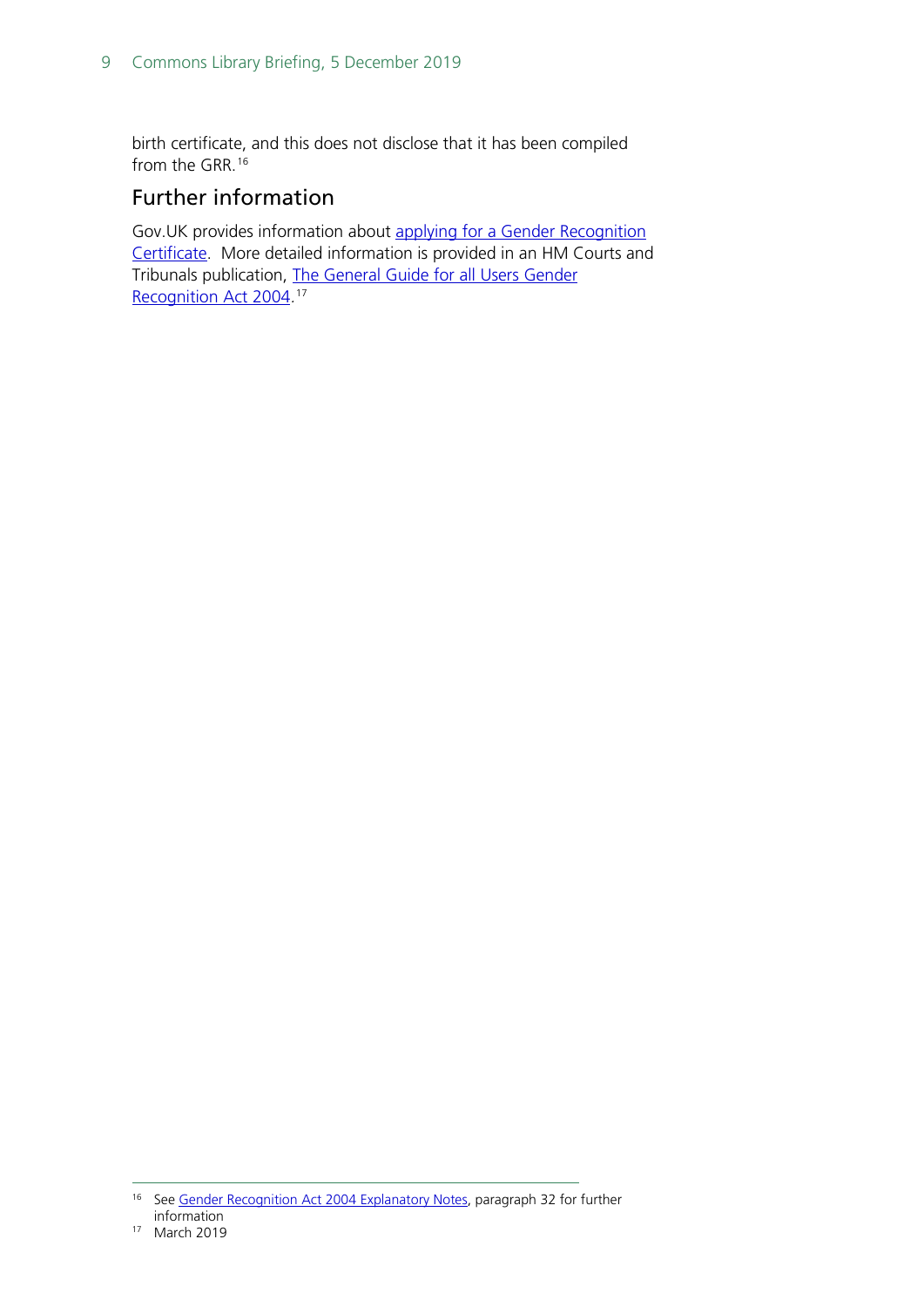# <span id="page-9-0"></span>3. The current process for gender recognition

## <span id="page-9-1"></span>3.1 Legal recognition

A full explanation of the gender recognition process is given at [Annex](https://assets.publishing.service.gov.uk/government/uploads/system/uploads/attachment_data/file/721725/GRA-Consultation-document.pdf#page=78) D of the Government's 2018 consultation paper on reform of the GRA.

## Application routes

There are three application routes. Each route has different evidential criteria but all applicants for a GRC must be aged 18 or over and must pay a fee of up to £140 (it is sometimes possible to get help to pay the fee). The circumstances of any particular case will determine which route is appropriate.

### **The standard route**

The standard route is used by about 95% of applicants<sup>[18](#page-9-2)</sup> and is for applicants who:

- have been diagnosed with gender dysphoria and are able to provide two medical reports, one confirming the diagnosis and another including details of any treatment the applicant has had to modify their body (eg hormone treatment or surgery). Applicants who have not yet had any treatment or surgery must send a report that includes details of any planned treatment or surgery;
- can prove that they have lived in their acquired gender for at least two years; [19](#page-9-3) and
- provide a statutory declaration that they intend to live permanently in their acquired gender until death.

#### **Alternative route**

The alternative route (for people who socially and medically transitioned some time ago) is used by around 1% of applicants and is the same as the standard route except:

- only one medical report is needed confirming either that the applicant has been diagnosed with gender dysphoria or that they have had surgery to change their sexual characteristics;
- the applicant must live in England, Wales or Scotland most of the time;

<span id="page-9-2"></span> $18$  Percentages set out in [Reform of the Gender Recognition Act –](https://assets.publishing.service.gov.uk/government/uploads/system/uploads/attachment_data/file/721725/GRA-Consultation-document.pdf#page=20) Government [Consultation,](https://assets.publishing.service.gov.uk/government/uploads/system/uploads/attachment_data/file/721725/GRA-Consultation-document.pdf#page=20) July 2018, pp 18-19

<span id="page-9-3"></span><sup>&</sup>lt;sup>19</sup> Applicants are given a range of suggested documents, including: Driving licences; Passports; Pay slips; Benefit documentation; Bank statements; Utility bills; Academic certificates; and Letters from official, professional or business organisations such as solicitors or accountants. The consultation paper states (at p79) that, typically, five or six different documents need to be included with an application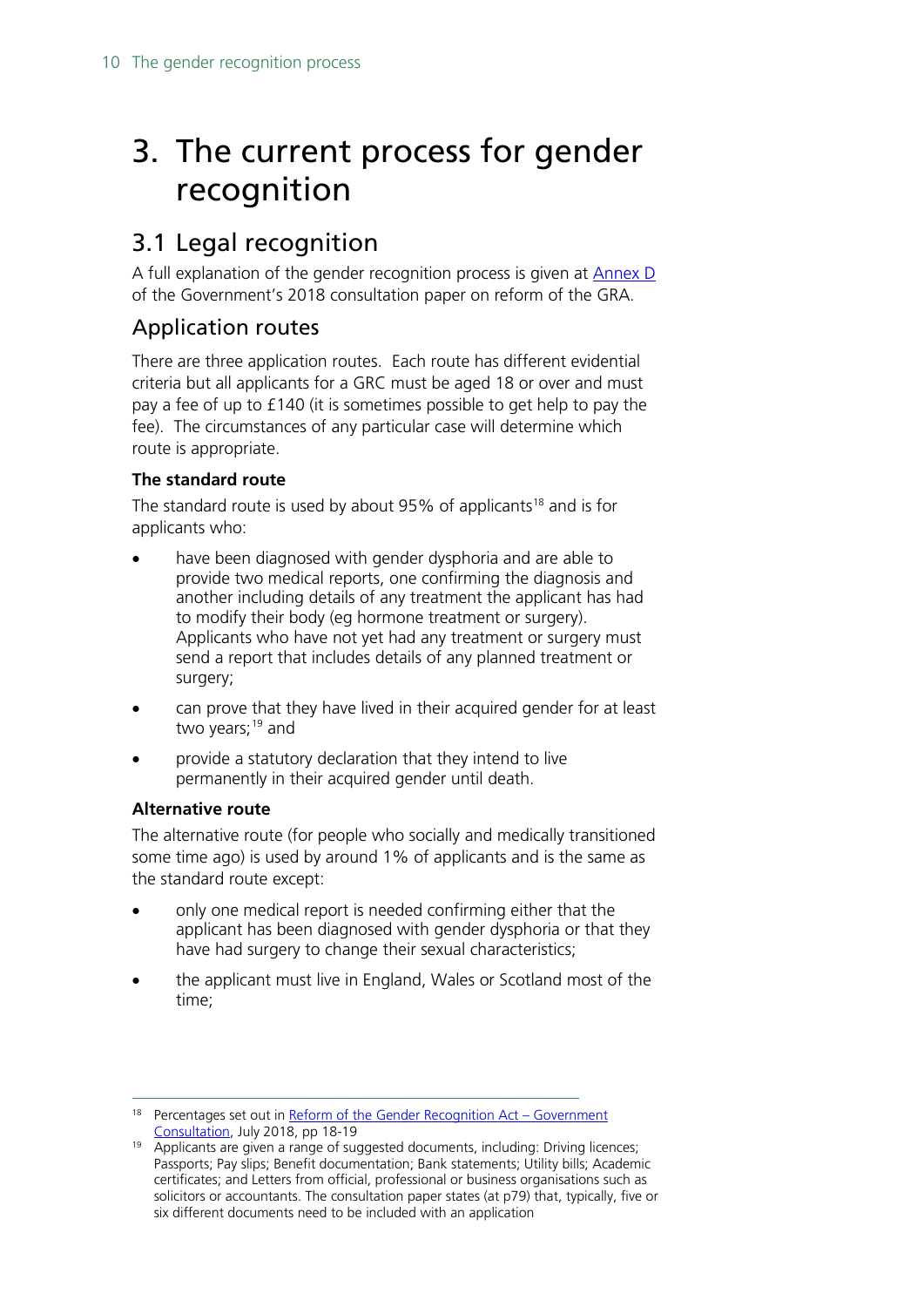- the applicant must provide evidence that they lived in their acquired gender for at least six years before 10 December 2014 and continue to do so;
- the applicant must be in (or have been in) a protected marriage or protected civil partnership. [20](#page-10-0)

The Marriage (Same Sex Couples) Act 2013 introduced the terms 'protected marriage', 'protected civil partnership' and the spousal 'statutory declaration of consent'.[21](#page-10-1)

Baroness Stowell of Beeston, who led the Bill which preceded the 2013 Act through the House of Lords, explained how new provisions would assist trans people who had made their transition to their acquired gender some time previously but had not applied for gender recognition because they did not want to end their marriage:

The Bill now gives such people the opportunity to obtain gender recognition while remaining married, if their spouse is content for the marriage to continue. However, applicants who made their transition a long time ago may find it difficult to obtain the required medical reports from gender dysphoria specialists.

These amendments will assist such applicants by making the new fast-track procedure available to transpeople who are or were in protected marriages or civil partnerships and who transitioned six years prior to the commencement of these provisions and by reducing the amount of medical evidence they will be required to submit to the gender recognition panel. Such applicants for gender recognition will be required to submit one medical report, either from any medical practitioner, including a GP, or from a registered psychologist who practises in the field of gender dysphoria.<sup>[22](#page-10-2)</sup>

#### **Overseas route**

In the overseas track, used by about 4% of applicants, evidence is required that the applicant has been legally recognised in their acquired gender by a country or territory listed in legislation.<sup>[23](#page-10-3)</sup>

### No requirement for gender reassignment surgery

It is not a requirement for an applicant to have undergone gender reassignment surgery or hormone treatment, although many applicants do so.

- <span id="page-10-0"></span><sup>20</sup> As set out in [Reform of the Gender Recognition Act –](https://assets.publishing.service.gov.uk/government/uploads/system/uploads/attachment_data/file/721725/GRA-Consultation-document.pdf#page=20) Government Consultation, p18 footnote 6, a marriage or civil partnership is protected if it is one of the following:
	- registered under the law of England and Wales
	- a marriage solemnised in Scotland
	- a civil partnership registered in Scotland
	- a marriage registered under the law of a country or territory outside the UK
	- a marriage on UK consular premises or in an armed forces base, if the applicant elected England, Wales or Scotland as the relevant part of the UK
- <span id="page-10-1"></span><sup>21</sup> See section 4.3 below of this briefing paper for information about "spousal consent"
- <span id="page-10-2"></span><sup>22</sup> [HL Deb 10 July 2013 cc296-7](https://publications.parliament.uk/pa/ld201314/ldhansrd/text/130710-0001.htm#13071071000499)

<span id="page-10-3"></span><sup>&</sup>lt;sup>23</sup> [Reform of the Gender Recognition Act –](https://assets.publishing.service.gov.uk/government/uploads/system/uploads/attachment_data/file/721725/GRA-Consultation-document.pdf#page=20) Government Consultation, July 2018, pp18-19. The latest list is in the [Gender Recognition \(Approved Countries and](http://www.legislation.gov.uk/uksi/2011/1630/contents/made)  [Territories\) Order 2011](http://www.legislation.gov.uk/uksi/2011/1630/contents/made)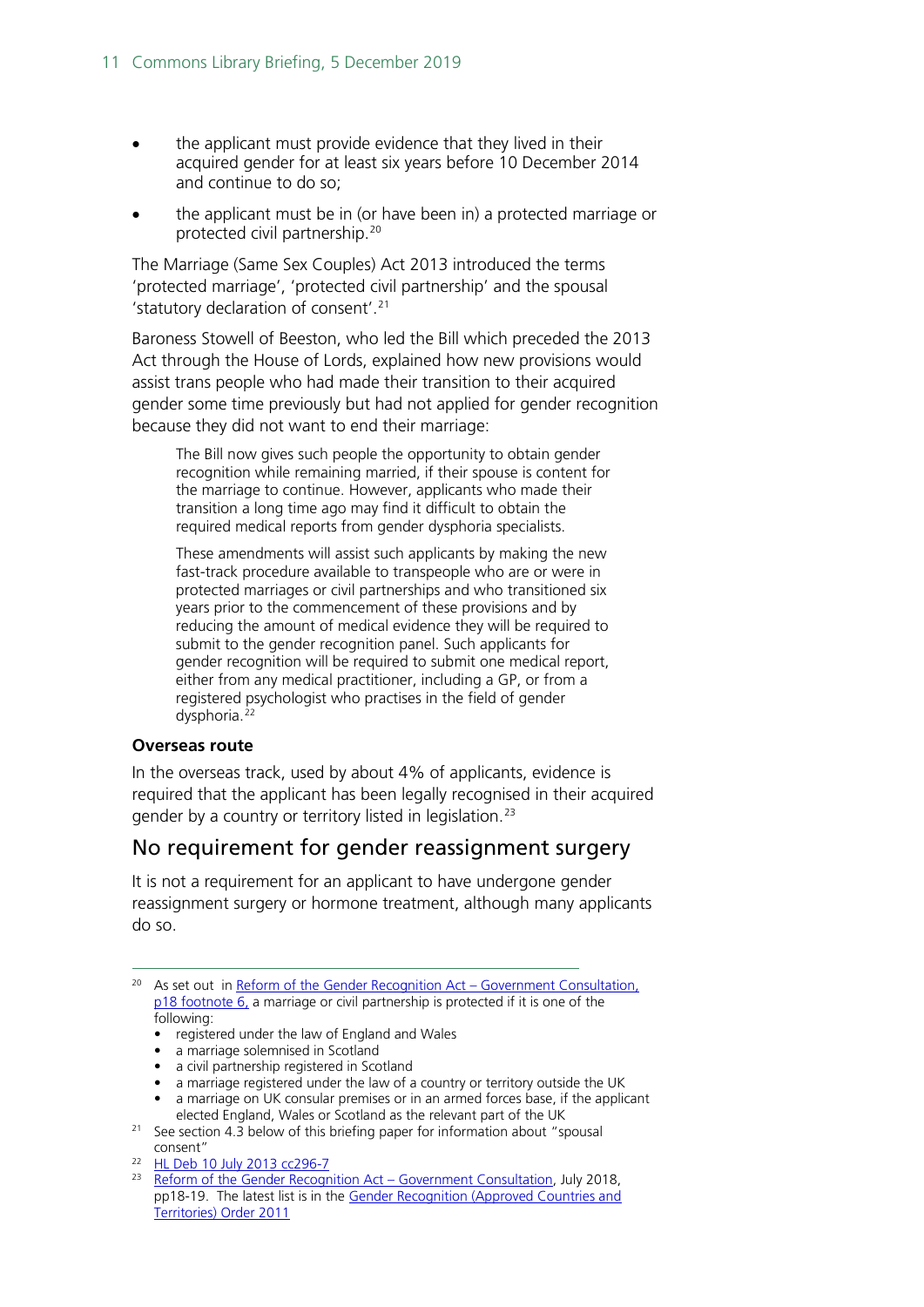Legal recognition has no bearing on access to medical treatment.<sup>[24](#page-11-2)</sup>

## Consideration of draft Bill which preceded the GRA

In 2003, the Joint Committee on Human Rights scrutinised the draft Gender Recognition Bill which preceded the GRA.<sup>[25](#page-11-3)</sup> They commented on the proposed process:

The requirement to apply to a Panel for a gender recognition certificate, the set procedures to be followed, and the registration of acquired gender are essential elements in the scheme. They advance the aims of certainty and help to ensure that the Government's flexible approach to the stage at which an acquired gender should be recognized will not degenerate into giving legal recognition to lifestyle changes…[26](#page-11-4)

The Joint Committee considered the procedural and evidential requirements and said:

Once it is decided to put in place a scheme for recognising an acquired gender by law, it is necessary to have some criteria by which to decide whether a person's gender has changed, and to have evidence relating to the change and its social implications, not least as it affects other people.<sup>2</sup>

The Joint Committee considered that the criteria for granting a GRC seemed to meet human rights requirements.<sup>[28](#page-11-6)</sup>

## <span id="page-11-0"></span>3.2 Other recognition

In order to update their birth certificate, a trans person needs to obtain a Gender Recognition Certificate (GRC). However, a trans person can make some changes in their life without obtaining a GRC, including, for example:

- their name:
- $\bullet$  the gender in their passport;  $29$
- their driver's licence:
- their gender details with their bank and other service providers.

The Government's factsheet, [Trans people in the UK](https://assets.publishing.service.gov.uk/government/uploads/system/uploads/attachment_data/file/721642/GEO-LGBT-factsheet.pdf) (2018), provides an overview.

### <span id="page-11-1"></span>Transgender prisoners

In the light of a case concerning a transitioning prisoner who assaulted women in a women's prison, [30](#page-11-8) the Government reviewed both the content and application of the relevant prison service instruction. [31](#page-11-9)

<span id="page-11-2"></span><sup>&</sup>lt;sup>24</sup> [Reform of the Gender Recognition Act –](https://assets.publishing.service.gov.uk/government/uploads/system/uploads/attachment_data/file/721725/GRA-Consultation-document.pdf#page=18) Government Consultation, July 2018, p16 <sup>25</sup> Joint Committee on Human Right[s, Draft Gender Recognition Bill,](https://publications.parliament.uk/pa/jt200203/jtselect/jtrights/188/188.pdf)

<span id="page-11-3"></span><sup>20</sup> November 2003, HL Paper 188-I & II, HC 1276-I & II 26 Ibid, paragraph 52

<span id="page-11-5"></span><span id="page-11-4"></span><sup>27</sup> Ibid, paragraph 61

<span id="page-11-6"></span><sup>&</sup>lt;sup>28</sup> Ibid, paragraph 76<br><sup>29</sup> HM Passport Office, Gender Recognition, 9 February 2010

<span id="page-11-8"></span><span id="page-11-7"></span><sup>&</sup>lt;sup>30</sup> See, for example, Nazia Parveen, "Transgender prisoner who sexually assaulted [inmates jailed for life"](https://www.theguardian.com/uk-news/2018/oct/11/transgender-prisoner-who-sexually-assaulted-inmates-jailed-for-life), Guardian, 11 October 2018 [accessed 3 December 2019]

<span id="page-11-9"></span><sup>&</sup>lt;sup>31</sup> 17/2016, The Care and Management of Transgender Offenders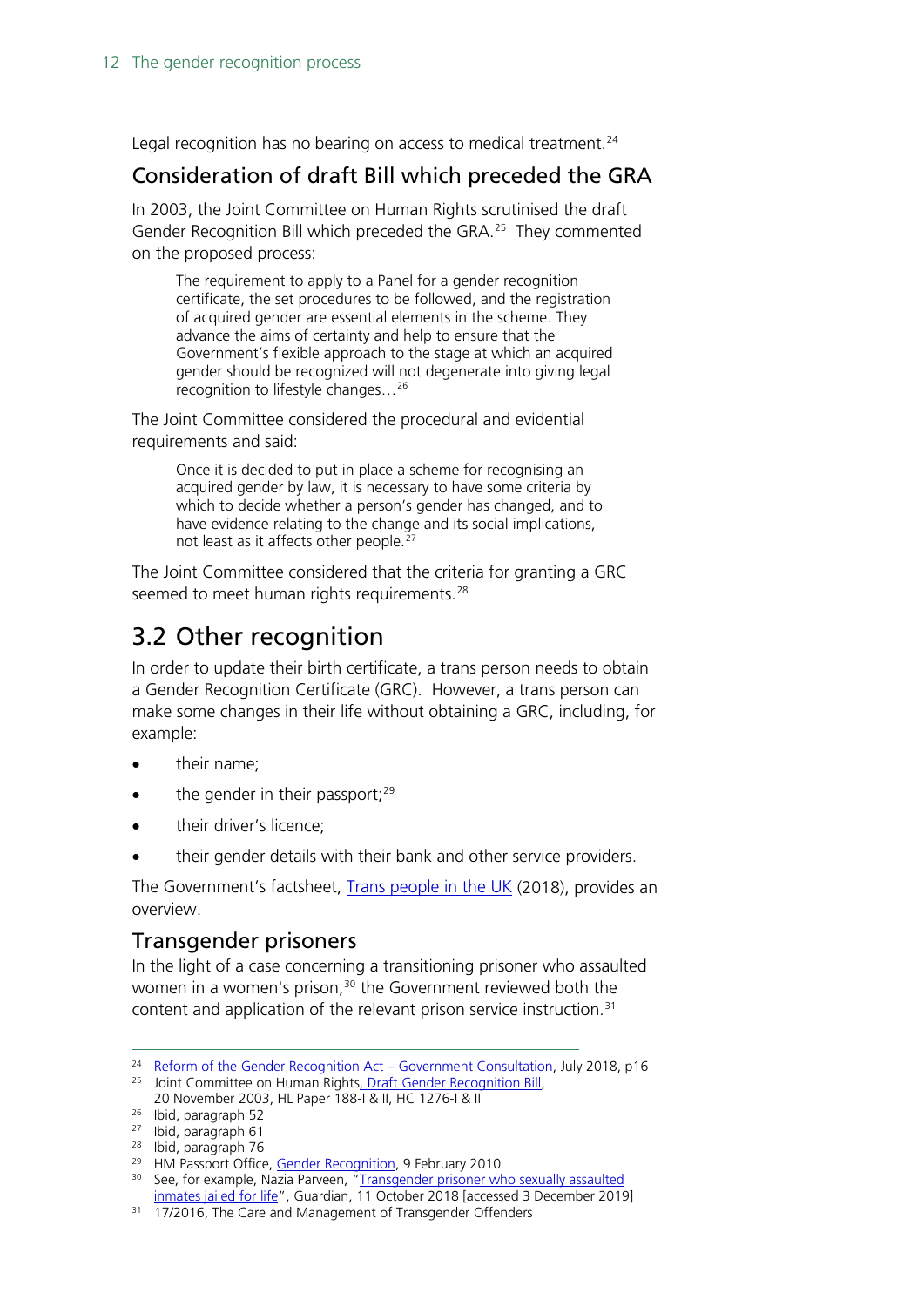A new Policy Framework, The Care and Management of Individuals who [are Transgender,](https://assets.publishing.service.gov.uk/government/uploads/system/uploads/attachment_data/file/825621/transgender-pf.pdf) was implemented on 31 October 2019. The aim of this Policy Framework is to detail the minimum mandatory requirements which are needed to care for and manage individuals who are transgender. [Gov.UK](https://www.gov.uk/government/publications/the-care-and-management-of-individuals-who-are-transgender) provides further information:

In doing this there is an emphasis on adopting a balanced approach which considers the safety and needs of those who are transgender whilst ensuring that decisions do not have any negative impact on the wellbeing and safety of others, particularly in custodial settings such as in women's prisons.<sup>[32](#page-12-0)</sup>

Individuals managed by HM Prison and Probation Service are able to self-declare that they are transgender, but this does not determine allocation. The headline requirements are:

- All individuals in our care must be supported to express the gender with which they identify.
- Their preference does not oblige us to allocate them to a men's or women's prison or approved premises accordingly; it is one of many factors that may influence such decisions.
- However, all individuals who are transgender must be initially allocated to part of the estate which matches their legally recognised gender (or best-known evidence where legal gender is not known).
- The only exceptions are when allocation decisions are approved by a Prison Group Director or the Community Interventions Deputy Director [or equivalent grade] via a Complex Case Board, or [Youth Custody Service] Head of Casework or Band 8 Senior Case Manager.
- A balanced approach must be adopted when making allocation, care and management decisions relating to transgender individuals, balancing the risks and well-being of the individual with the risks or impact on well-being that the person may present to others, particularly in custodial and residential settings.
- Additional structured risk assessments and resources are required before a person is allocated or transferred to part of the estate which does not match their sex assigned at birth, including where a person has gained legal recognition of the gender with which they identify.<sup>[33](#page-12-1)</sup>

A Library briefing paper, [Transgender Prisoners,](https://researchbriefings.parliament.uk/ResearchBriefing/Summary/CBP-7420) provides background information $34$ 

<span id="page-12-0"></span><sup>&</sup>lt;sup>32</sup> Gov.UK from the Ministry of Justice and Her Majesty's Prison and Probation Service, ["The care and management of individuals who are transgender"](https://www.gov.uk/government/publications/the-care-and-management-of-individuals-who-are-transgender), 22 July 2019 [accessed 3 December 2109]

<span id="page-12-1"></span><sup>&</sup>lt;sup>33</sup> Ministry of Justice and HM Prison and Probation Service, The Care and Management [of Individuals who are Transgender,](https://assets.publishing.service.gov.uk/government/uploads/system/uploads/attachment_data/file/825621/transgender-pf.pdf#page=9) Re-Issue Date: 15 August 2019, p9

<span id="page-12-2"></span><sup>34</sup> [Transgender Prisoners,](https://researchbriefings.parliament.uk/ResearchBriefing/Summary/CBP-7420) Number 07420, last updated 19 September 2018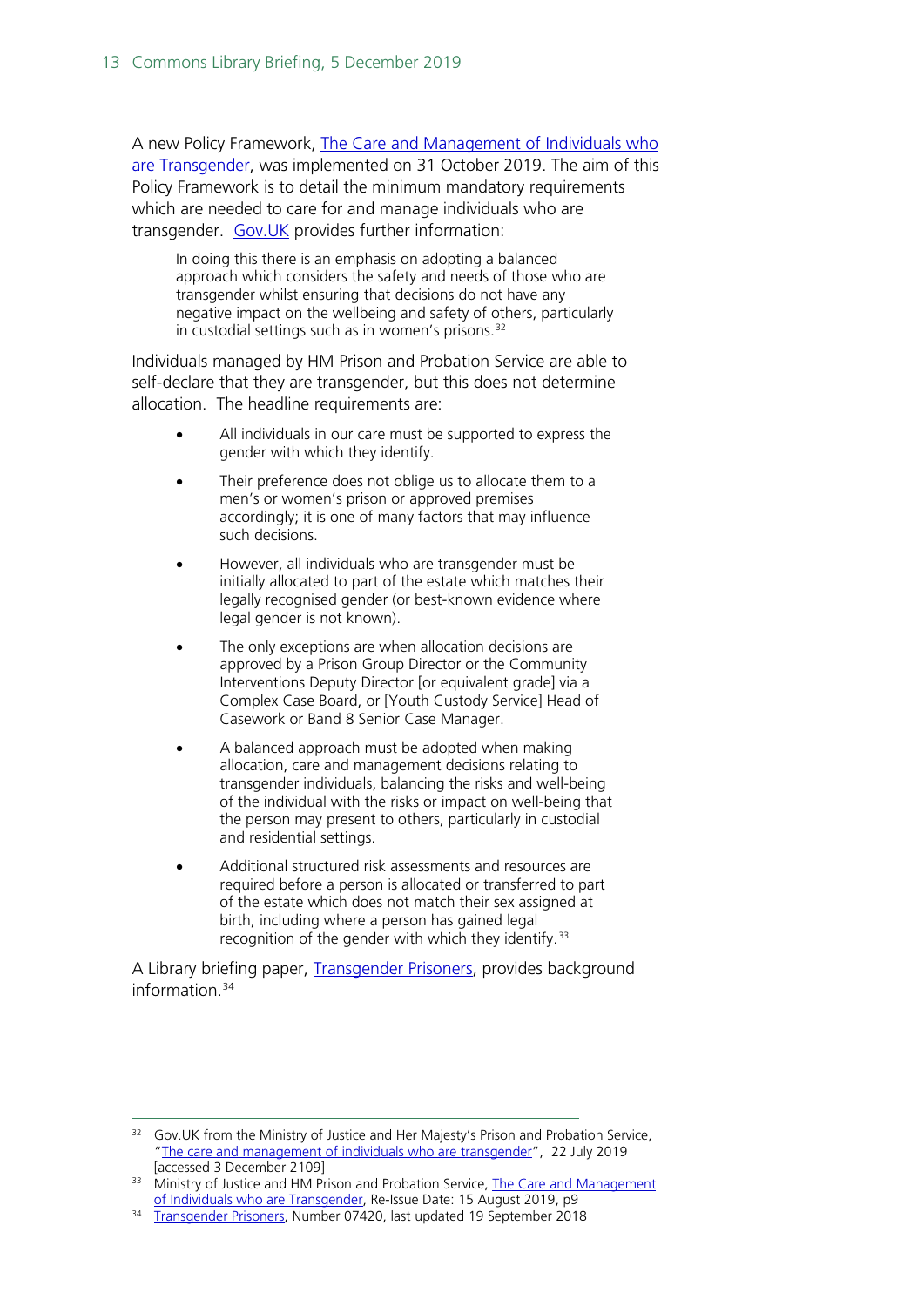# <span id="page-13-0"></span>4. Criticism of the current process

The House of Commons Women and Equalities Committee stated that, at the time it was enacted, the GRA was considered to be "worldleading" but that it is now regarded as being "outdated":

When the GRA was drafted it was the first gender-recognition legislation in the world not to require individuals to have undergone surgical sterilisation prior to recognition in their acquired gender. At the time, it was thus considered to be world-leading. However, we were told by witnesses that it was now "outdated" and "in need of significant revision". More recent gender-recognition legislation in several countries is widely regarded as providing a more enlightened model for the UK to follow.[35](#page-13-3)

Specific aspects of the current process have been particularly criticised, including those set out below.

## <span id="page-13-1"></span>4.1 "Medicalised approach"

The Women and Equalities Committee criticised the GRA for its dated "medicalised approach" and recommended reform in line with the principles of gender self-identification:

While we recognise the importance of the Gender Recognition Act as pioneering legislation when it was passed, it is clear that the Act is now dated. The medicalised approach regarding mental-health diagnosis pathologises trans identities; as such, it runs contrary to the dignity and personal autonomy of applicants.

Within the current Parliament, the Government must bring forward proposals to update the Gender Recognition Act, in line with the principles of gender self-declaration that have been developed in other jurisdictions. In place of the present medicalised, quasi-judicial application process, an administrative process must be developed, centred on the wishes of the individual applicant, rather than on intensive analysis by doctors and lawyers.<sup>[36](#page-13-4)</sup>

The Government's 2018 consultation paper also states that many trans people object to the medicalised nature of the process:

…they argue that by requiring a diagnostic psychiatric report, the process perpetuates the outdated and false assumption that being trans is a mental illness. [37](#page-13-5)

## <span id="page-13-2"></span>4.2 Intrusive and burdensome procedure

The consultation paper states that many trans people consider the current process to be "overly intrusive, humiliating and administratively burdensome" and that it is costly:

As part of the process, the trans person has to collect a range of personal documentation, including information about their medical history, finances and identity which they send to people

<span id="page-13-3"></span><sup>&</sup>lt;sup>35</sup> Women and Equalities Committee, [Transgender Equality,](https://publications.parliament.uk/pa/cm201516/cmselect/cmwomeq/390/390.pdf#page=13) 14 January 2016, HC 390 2015-16, paragraph 30

<span id="page-13-4"></span><sup>36</sup> Ibid, paragraphs 44-45

<span id="page-13-5"></span><sup>&</sup>lt;sup>37</sup> [Reform of the Gender Recognition Act –](https://assets.publishing.service.gov.uk/government/uploads/system/uploads/attachment_data/file/721725/GRA-Consultation-document.pdf#page=23) Government Consultation, July 2018, p21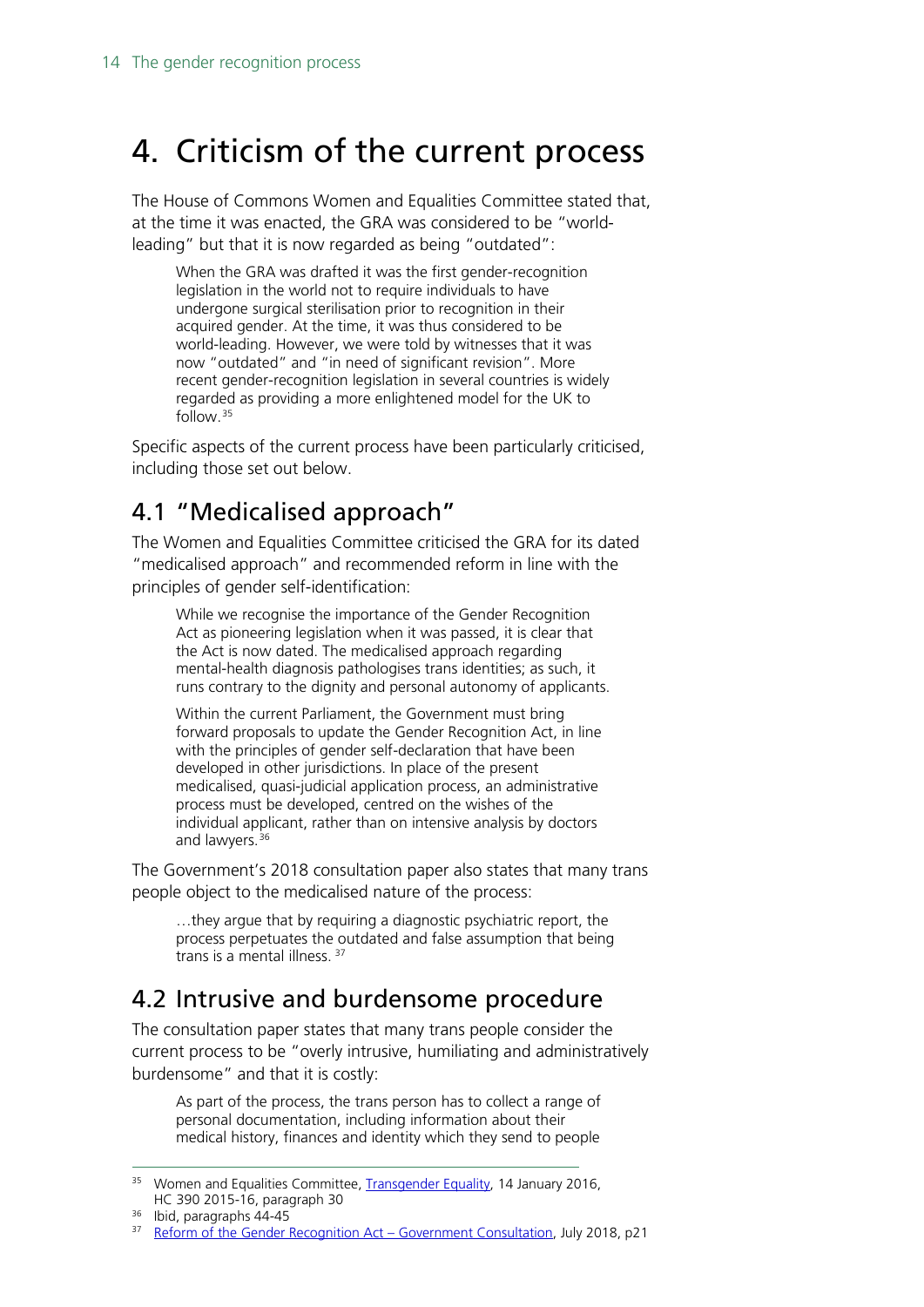who they do not meet who then make a decision about their gender identity.

The fee of £140 and associated costs are seen as expensive and there is no right of appeal against the decision unless on a point of law.[38](#page-14-1)

The Government said that the process deterred some trans people from applying for legal recognition:

For many trans people, and organisations that support trans people, however, the legal recognition process is no longer delivering. Since the GRA came into force, 4,910 people have successfully acquired a GRC – this is fewer than the number of trans men and trans women who responded to the Government's LGBT survey (around 6,900), and is far fewer than the estimated size of the trans population in the UK). The results of the survey show that only 12% of the trans survey respondents who had started or completed their transition had used the process set out in the GRA. Of those who were aware of the process, but did not have a GRC and had never applied for one, only 7% said they would not be interested in going through the process. This therefore suggests that there is interest in using the GRA system to obtain legal recognition of gender, but the process itself is not being used.<sup>[39](#page-14-2)</sup>

The Government recognised the difficulty this could cause for trans people:

Whilst many trans people want legal recognition, too few are able to get it. In too many cases the current system prevents them from acquiring legal recognition of who they are, denying them the dignity and respect that comes with it. It often leaves trans people in the difficult situation of living in one gender, and holding Government-issued forms of identification, credit cards, driving licence and all other documents in that gender, but a birth certificate and legal status in another.[40](#page-14-3)

## <span id="page-14-0"></span>4.3 "Spousal consent/veto"

## England and Wales

The Marriage (Same Sex Couples Act) 2013 enables an existing "protected marriage"[41](#page-14-4) to continue, where one or both parties change their legal gender and both parties make a statutory declaration confirming that they agree to stay married. In these cases, a full GRC will be issued to the applicant.

An interim GRC will be issued if either spouse does not wish the marriage to continue or does not make a statutory declaration. The issue of an interim GRC enables either party to seek annulment of the marriage, following which a full certificate can be issued.

The Women and Equalities Committee received evidence which demonstrated widespread hostility to the need for spousal consent (also

 <sup>38</sup> Ibid

<span id="page-14-2"></span><span id="page-14-1"></span><sup>&</sup>lt;sup>39</sup> [Reform of the Gender Recognition Act –](https://assets.publishing.service.gov.uk/government/uploads/system/uploads/attachment_data/file/721725/GRA-Consultation-document.pdf#page=12) Government Consultation, July 2018, pp10-11

<span id="page-14-3"></span><sup>&</sup>lt;sup>40</sup> [Reform of the Gender Recognition Act –](https://assets.publishing.service.gov.uk/government/uploads/system/uploads/attachment_data/file/721725/GRA-Consultation-document.pdf#page=4) Government Consultation, July 2018, Ministerial foreword

<span id="page-14-4"></span><sup>41</sup> See footnote 20 of this briefing paper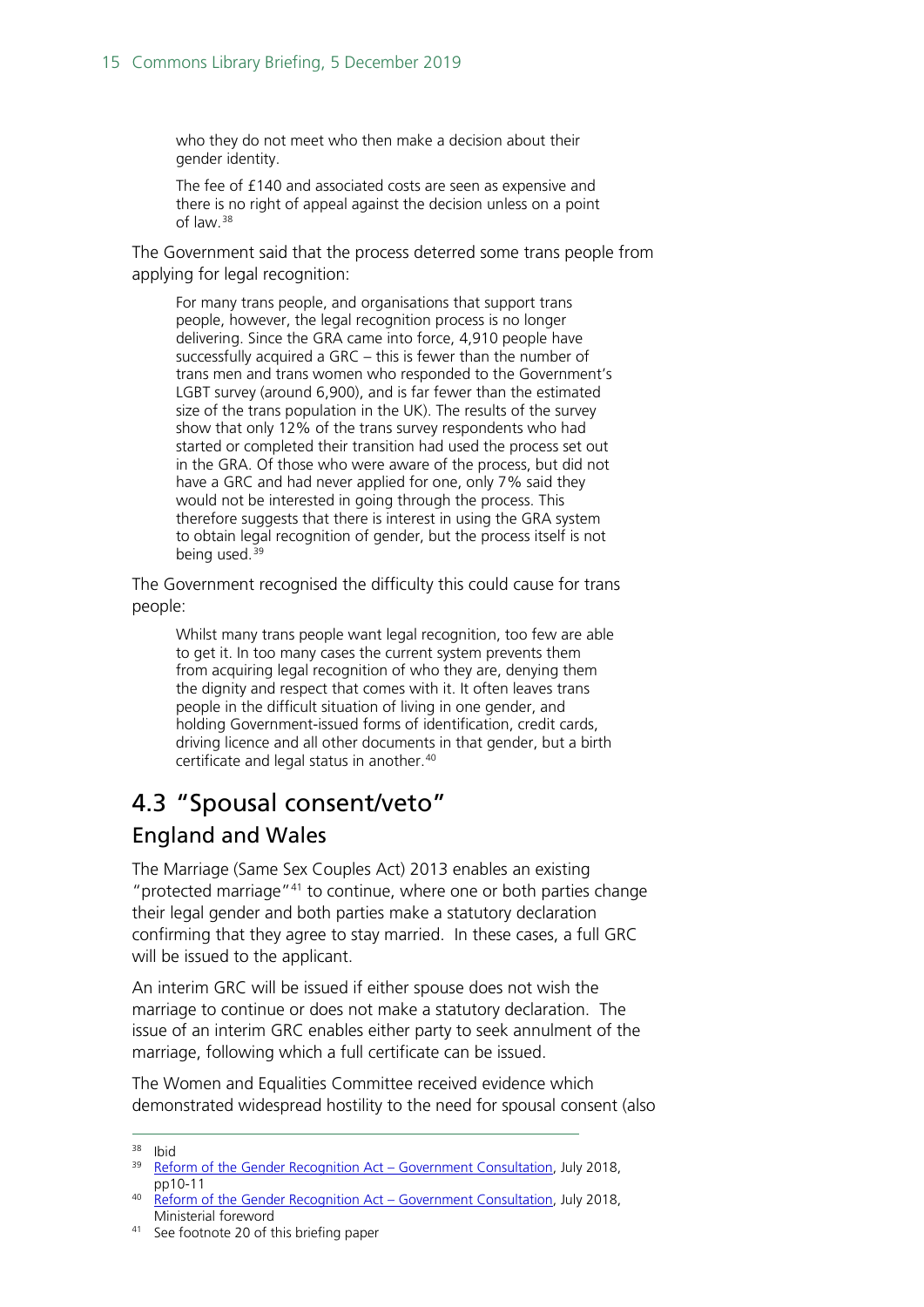referred to as the "spousal veto"), which some trans people feel affects their human rights:

We are very aware of the widespread and strongly felt opposition within the trans community to the provision on spousal consent which was introduced by the Marriage (Same Sex Couples) Act 2013. We understand that trans people feel this gives their spouses an effective "veto" on the acquisition of a full Gender Recognition Certificate.

The nature of marriage (whether same-sex or different-sex) is that of a legal contract between two consenting parties, the terms of which cannot be changed without the consent of both parties. This means that in a marriage where one party transitions, the non-trans spouse does have a legal right to be consulted if it is proposed to change the terms of the marriage contract in consequence—and this right must also be given due weight.

We do take very seriously the evidence that we have heard regarding the scope that the spousal-consent provision gives for married trans people to be victimised by spouses with malicious intent. Where this occurs, it is, of course, deplorable and inexcusable. The Government must ensure that it is informed about the extent of this and ways of addressing the problem. $42$ 

In its consultation paper, the Government acknowledged concerns about the need for spousal consent which it identified as follows:

- Requiring spousal consent extends the ability to make decisions over a trans person's gender identity to someone else, beyond the power given to the [Gender Recognition Panel];
- If spousal consent is not forthcoming, this can substantially delay the legal gender recognition process whilst the dissolution of the marriage takes place. This can be particularly time-consuming if the dissolution is difficult, perhaps because it involves complicated financial or child contact arrangements. Complicated dissolution arrangements can also be costly;
- Withholding consent might potentially be used by an abusive spouse to perpetrate domestic abuse. It can give the spouse an additional means of control; and
- Spousal consent may not be possible, for example if the spouse cannot be contacted or lacks mental capacity.<sup>[43](#page-15-1)</sup>

The Government explained the rationale for the requirement for the spouse to consent and asked for views on whether, and if so, how, the law in this respect should be changed:

On the other hand, it could be argued that as marriage is an agreement between two individuals, it is appropriate that both spouses should have an equal say in the future of that contract in the event of a fundamental change like a change in the gender of one of the parties to it. This was the principal rationale behind introducing the spousal consent provisions in the same-sex marriage legislation. It could be argued that this could be

<span id="page-15-0"></span><sup>&</sup>lt;sup>42</sup> Women and Equalities Committee, [Transgender Equality,](https://publications.parliament.uk/pa/cm201516/cmselect/cmwomeq/390/390.pdf#page=19) 14 January 2016, HC 390 2015-16, paragraphs 61-63

<span id="page-15-1"></span><sup>43</sup> [Reform of the Gender Recognition Act –](https://assets.publishing.service.gov.uk/government/uploads/system/uploads/attachment_data/file/721725/GRA-Consultation-document.pdf#page=38) Government Consultation, July 2018, p36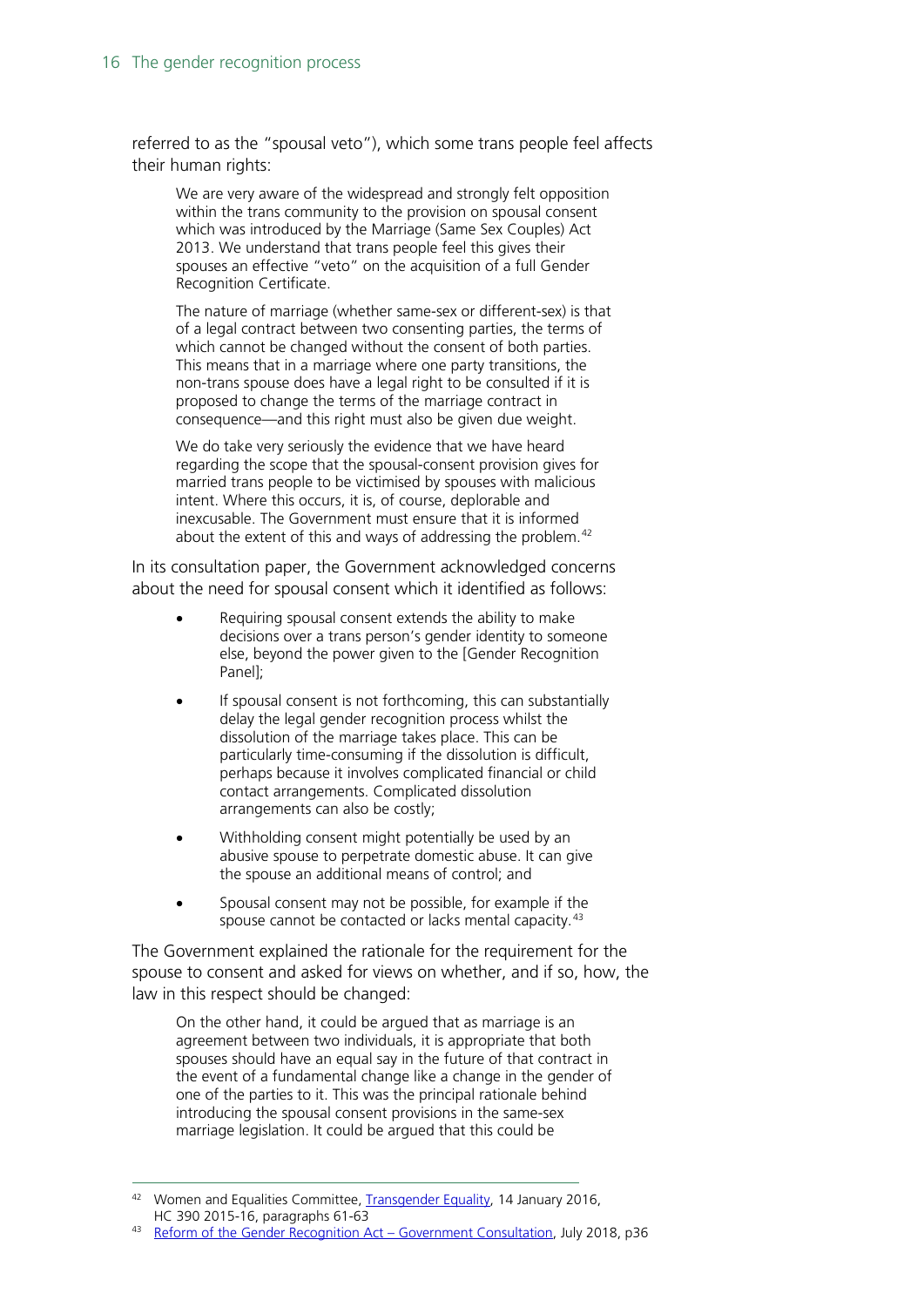achieved with a requirement to inform your spouse if you apply for a GRC, rather than a requirement to gain their consent.

The Government is keen to use the consultation as a way of gathering evidence about the spousal consent provisions, with a view to amending them in line with the overarching intention of streamlining the legal gender recognition process.<sup>[44](#page-16-0)</sup>

### Scotland

<span id="page-16-0"></span>The position is different in Scotland. The Marriage and Civil Partnership (Scotland) Act 2014 enables a married applicant, who does not have written spousal consent, and who therefore obtains only an interim GRC, to apply to the Sheriff Court to convert to a full certificate. The application must be made within six months of the issue of the interim certificate. The Sheriff must notify the trans person's spouse that the application for the full certificate has been made and that it has been granted. That gives the spouse the grounds, at any time in the future, to seek a divorce.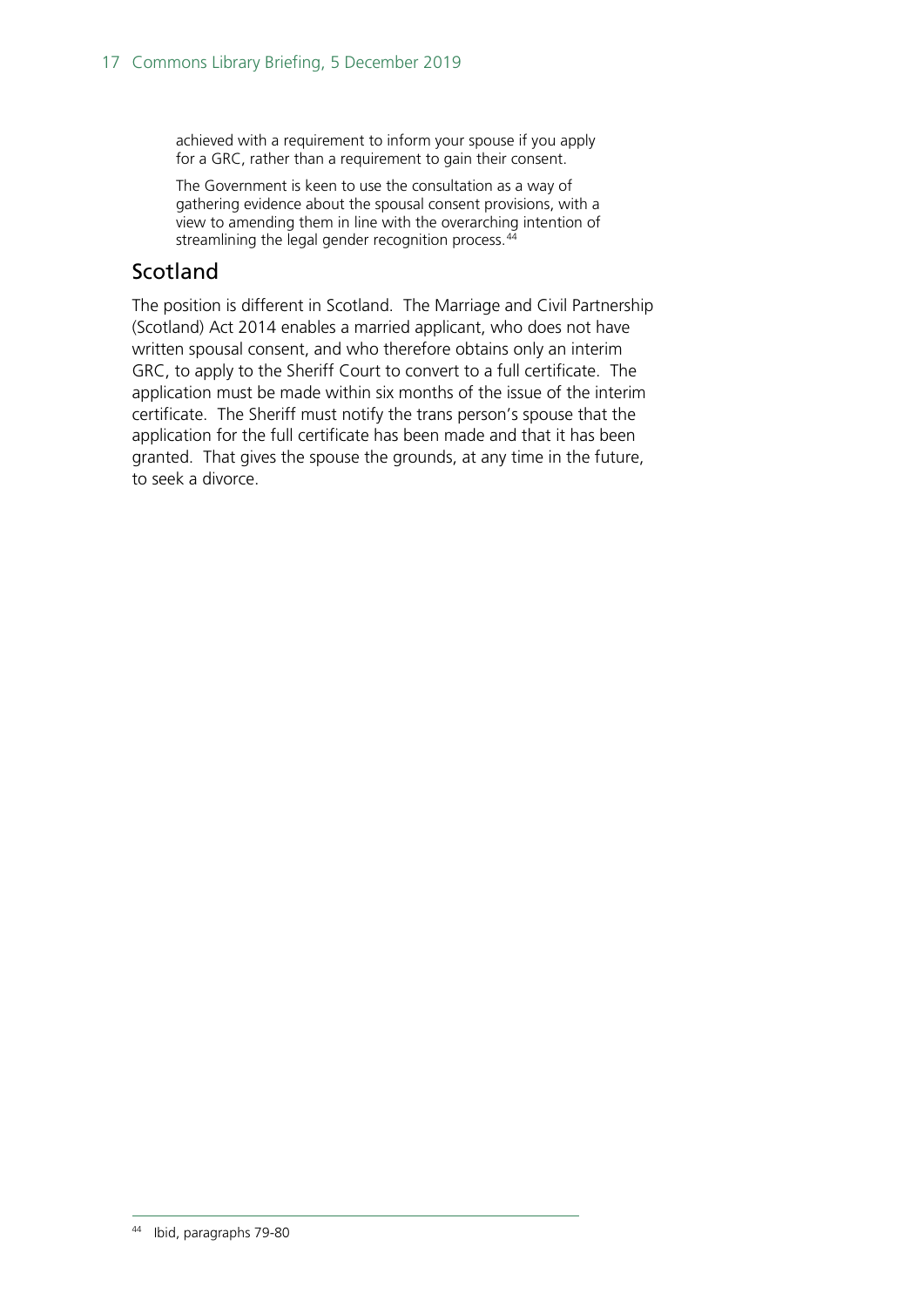# <span id="page-17-0"></span>5. Consultation on reform of GRA

In its [response](https://assets.publishing.service.gov.uk/government/uploads/system/uploads/attachment_data/file/535764/Government_Response_to_the_Women_and_Equalities_Committee_Report_on_Transgender_Equality.pdf) to the Women and Equality Committee's report, published on 7 July 2016, the Government committed to review the GRA to determine whether changes could be made to streamline and de-medicalise the gender recognition process.[45](#page-17-4)

## <span id="page-17-1"></span>5.1 The consultation paper

In July 2018, the UK Government published a consultation document on reforms to the GRA:  $Reform$  of the Gender Recognition Act  $-$ [Government Consultation.](https://assets.publishing.service.gov.uk/government/uploads/system/uploads/attachment_data/file/721725/GRA-Consultation-document.pdf) This consultation, which ended on 22 October 2018, concerned the legal gender recognition system in England and Wales only, though the implications of change for the United Kingdom as a whole were also considered.

## <span id="page-17-2"></span>5.2 The purpose of the consultation

[Gov.UK](https://www.gov.uk/government/consultations/reform-of-the-gender-recognition-act-2004) has a summary of the purpose of the consultation which stresses its focus on the process for achieving legal recognition:

This consultation does not consider the question of whether trans people exist, whether they have the right to legally change their gender, or whether it is right for a person of any age to identify with another gender, or with no gender. Trans and non-binary people are members of our society and should be treated with respect. Trans people already have the right to legally change their gender, and there is no suggestion of this right being removed. This consultation simply asks how best government might make the existing process under the Gender Recognition Act a better service for those trans and non-binary people who wish to use it.

The Ministerial Foreword to the consultation outlined the nature of the consultation, indicating that removal of the requirement for a medical diagnosis in order to achieve legal recognition was one option being considered, but that no firm decision had been taken yet:

This consultation seeks views on how the Government might make it easier for trans people to achieve legal recognition. The way this has been achieved in some other countries around the world is to remove the requirement for a medical diagnosis and to streamline other parts of the process. This is one option that the Government wishes to ask for views on but no firm decisions on our eventual approach have been taken. The legal recognition process is separate from the pathway that trans people follow to obtain medical treatment that they may wish to have, such as hormones or surgery. The questions about any removal of a requirement for a medical diagnosis in the context of this consultation is only with regard to the legal recognition process.

# <span id="page-17-3"></span>5.3 Focus on process for legal recognition

The Government stated that it wanted to make the legal recognition process less intrusive and bureaucratic for trans people and the

<span id="page-17-4"></span> <sup>45</sup> [Government Equalities Office, Government Response to the Women and Equalities](https://assets.publishing.service.gov.uk/government/uploads/system/uploads/attachment_data/file/535764/Government_Response_to_the_Women_and_Equalities_Committee_Report_on_Transgender_Equality.pdf#page=12)  [Committee Report on Transgender Equality, July 2016, p11](https://assets.publishing.service.gov.uk/government/uploads/system/uploads/attachment_data/file/535764/Government_Response_to_the_Women_and_Equalities_Committee_Report_on_Transgender_Equality.pdf#page=12)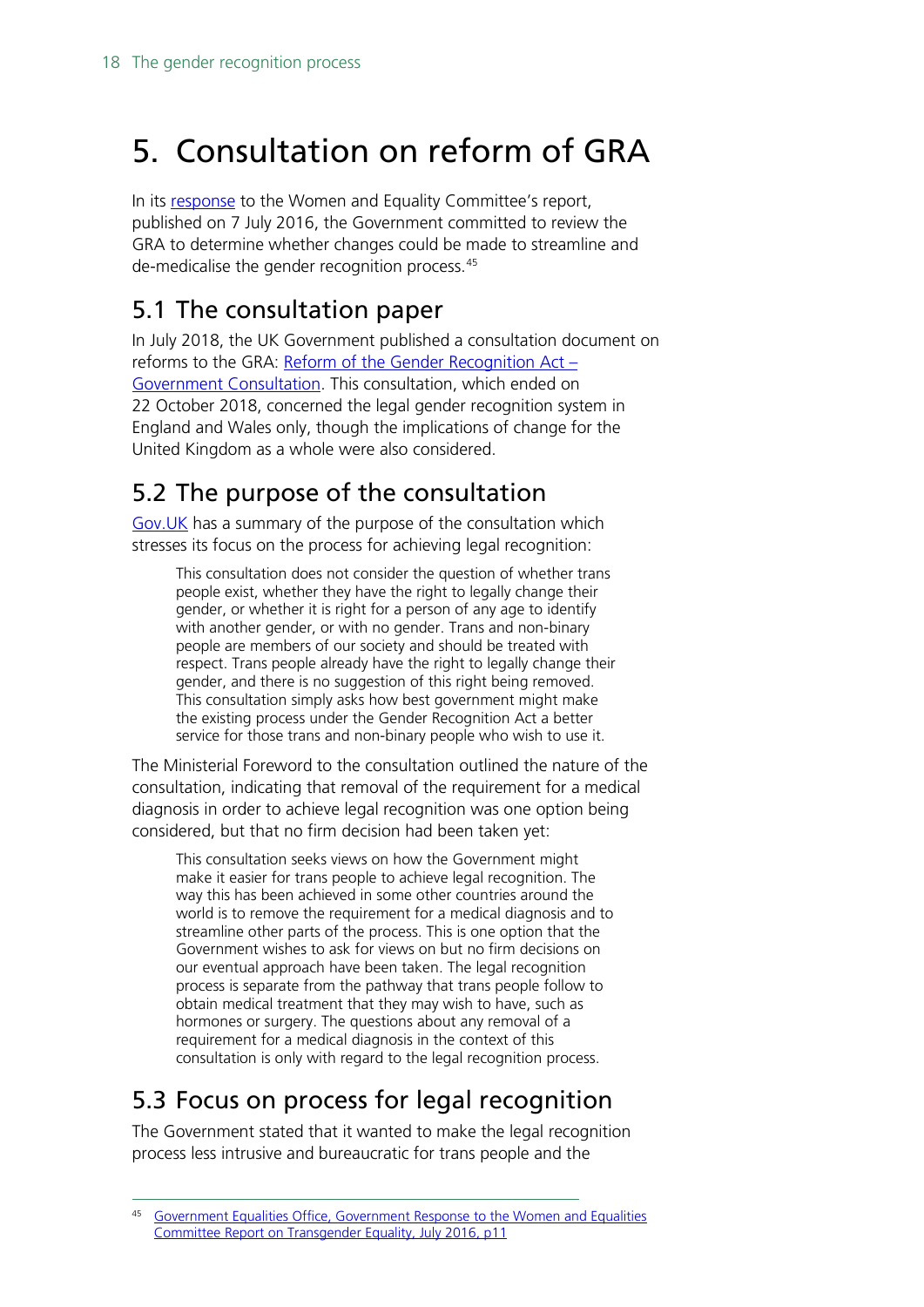consultation sought views on how this might be achieved. The consultation considered many aspects of the GRA process, including:

a) The requirement for the trans person to provide two medical reports, one evidencing a diagnosis of gender dysphoria and the other outlining details of any treatment received;

b) The requirement for the trans person to provide a range of documentation that proves they have lived in their acquired gender for at least two years;

c) The requirement for the trans person to submit a statutory declaration of their intention to live in their acquired gender until death;

d) The requirement for married applicants to obtain the consent of their spouse or end their marriage;

e) The cost to the trans person of using the GRA process;

f) How the Act protects the privacy of individuals who have applied for a GRC.[46](#page-18-0)

The consultation paper set out information about different models of process:

[The process set out in the GRA] is known as an 'assessment' based process, as it currently requires the trans person to bring together evidence and submit it to a panel who will determine whether the evidence meets the criteria for recognition as set out in law.

Other countries adopt a 'treatment' model, whereby the trans person can only get legal recognition if they have had some form of medical treatment. This could be surgery, gender-affirming hormone therapy, or a mixture of these. In some countries it can include a demand that the trans person undergoes sterilisation, something that the UK does not approve of, and which has serious and upsetting consequences for trans people.

The final model of legal recognition is a 'non-assessment based' model. This essentially allows the trans person to fill out a form themselves that changes their gender identity and be recognised on that basis, though usually with some kind of statutory declaration to show the seriousness of the intent. This is a relatively new approach, and one that many trans people and LGBT groups have welcomed, and are keen to see the UK adopt.<sup>[47](#page-18-1)</sup>

The consultation paper stated that:

- countries that have adopted a non-assessment-based model include: Norway, Denmark, Malta, Colombia, Argentina, and the Republic of Ireland;
- other countries and territories, such as France, Germany and British Colombia have an assessment-based model, but one that does not require a medical diagnosis.<sup>[48](#page-18-2)</sup>

<span id="page-18-2"></span><span id="page-18-1"></span> $47$  Ibid, p17

<span id="page-18-0"></span><sup>46</sup> Reform of the Gender Recognition Act - Government Consultation, July 2018, p11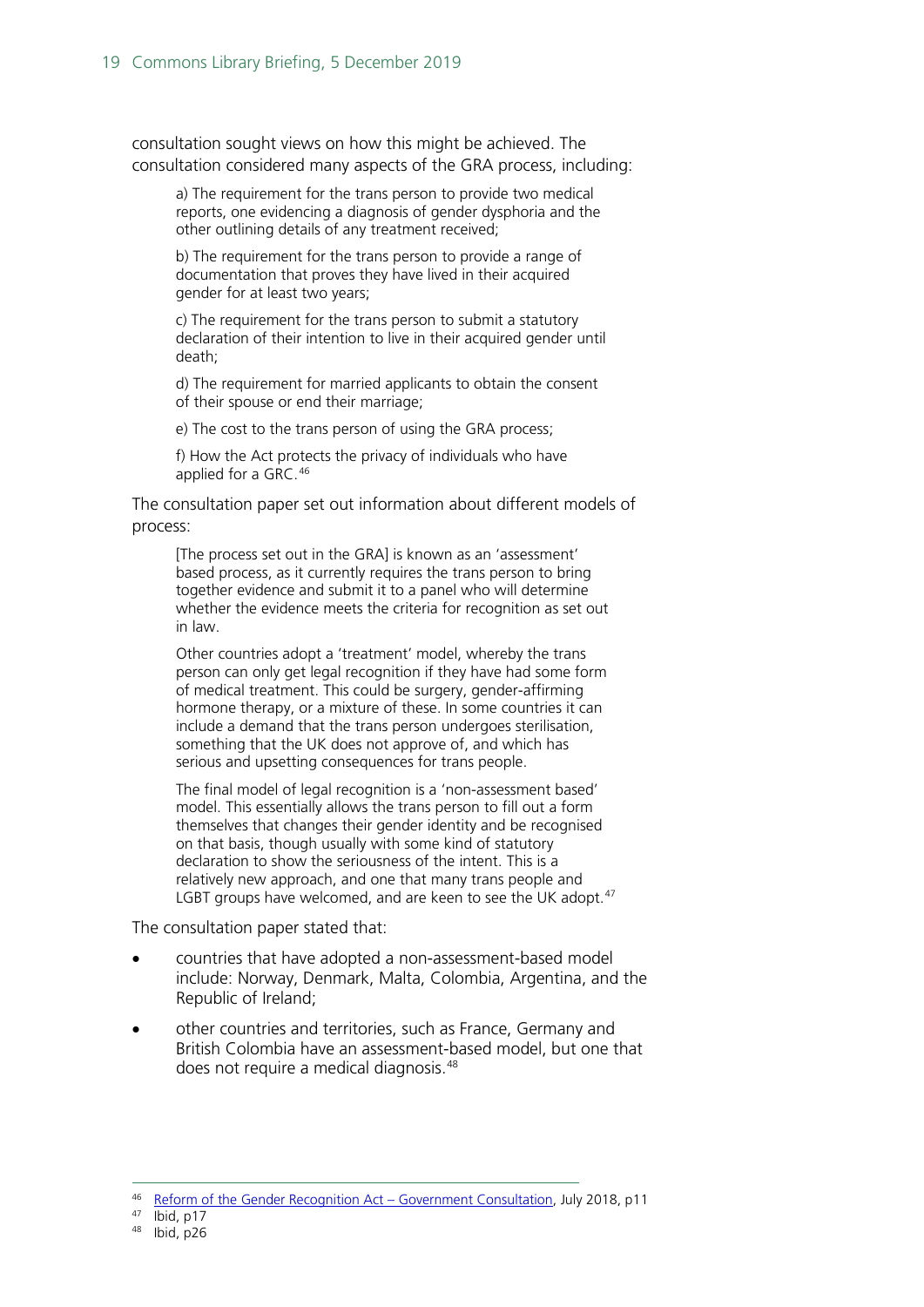## <span id="page-19-0"></span>5.4 No change intended to Equality Act 2010

The Government has stated that it does not intend to make any amendments to the existing exceptions in the Equality Act 2010 associated with the 'gender reassignment' protected characteristic. Recognising that concerns had been raised about the potential implications of reform of the GRA, the Government has confirmed that, where it is a proportionate means of meeting a legitimate aim, it would still be possible to exclude trans people from single- and separate-sex services:

115. The Government is aware that, following the announcement of this consultation, there has been a lot of comment and discussion about the potential impacts of reforming the GRA on the single-sex service exception in the Equality Act.

116. We want to be absolutely clear – we are not proposing to amend the existing equality exceptions relating to single- and separate- sex services in the Equality Act. It will still be possible to exclude individuals with the protected characteristic of gender reassignment from single or separate sex services where doing so is a proportionate means of meeting a legitimate aim. The fact a trans person has legal gender recognition will form part of a service provider's decision as to whether to provide a different, or even no service to a trans person, but having a GRC is not a complete answer.

117. Trans people with a GRC can still be excluded from single sex services, or provided with a different service if it is proportionate to do so on the facts of the individual case. Although reliance on this exception should be rare, it is most likely to be needed in particularly difficult and understandably sensitive areas, such as the provision of women's domestic violence refuges. Whether it is proportionate to exclude a trans person would have to be judged by the service provider on a case by case basis, considering the trans person's needs and the impact on other service users. Refuges will continue to make sensible risk-assessments of potential service users. Such assessments are required of all users, whether or not they are trans: for example the refuge might want to prevent an abusive lesbian from entering when her abused female partner is inside, or it may exclude a woman with a history of violence and instability.[49](#page-19-2)

## <span id="page-19-1"></span>5.5 Government consultation response awaited

The 2018 consultation, which closed on 22 October 2018, received more than 100,000 responses.<sup>50</sup> The Government has not yet published its own response.<sup>51</sup> On 17 October 2019, the Minister for Women and Equalities, gave this update:

The issue of the response to the consultation on the Act is very important. It needs time for consideration, and I will want to study it closely.

<span id="page-19-4"></span><span id="page-19-3"></span>51 Gov.UK, [Closed consultation Reform of the Gender Recognition Act 2004](https://www.gov.uk/government/consultations/reform-of-the-gender-recognition-act-2004) [accessed 5 December 2019]

<span id="page-19-2"></span><sup>&</sup>lt;sup>49</sup> Ibid<br><sup>50</sup> PQ 290436 [on Gender Recognition Act 2004: Public Consultation], 1 October 2019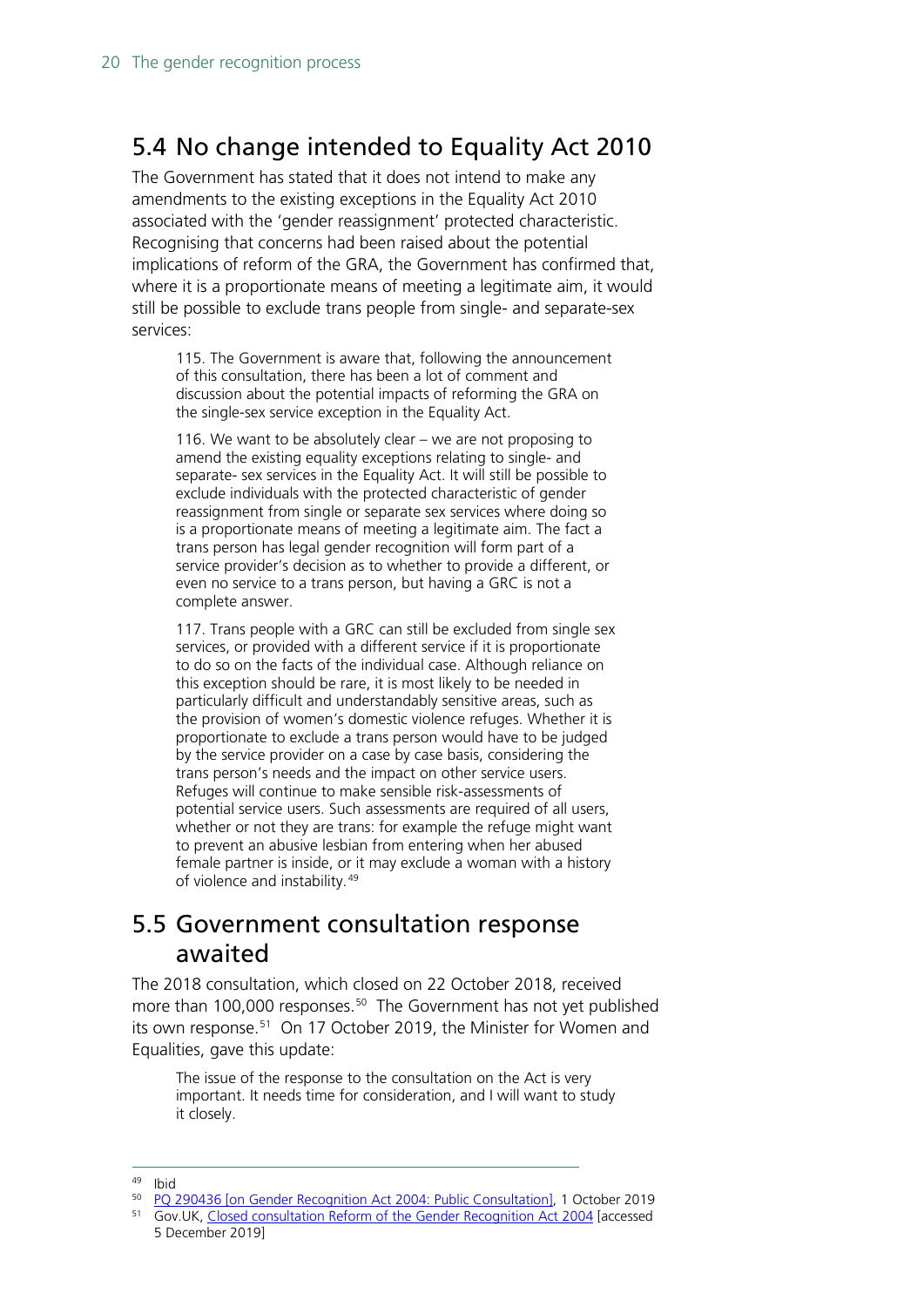#### $\left(\ldots\right)$

<span id="page-20-0"></span>I completely condemn bullying or violence towards trans people, but I do not think that that could be confused with the complex piece of work that is the reform to the Gender Recognition Act. In particular, I will not be rushed into it. I am very keen that we protect single-sex spaces and vulnerable women, and that we do not rush into reform before we have had full, proper discussion.<sup>[52](#page-20-0)</sup>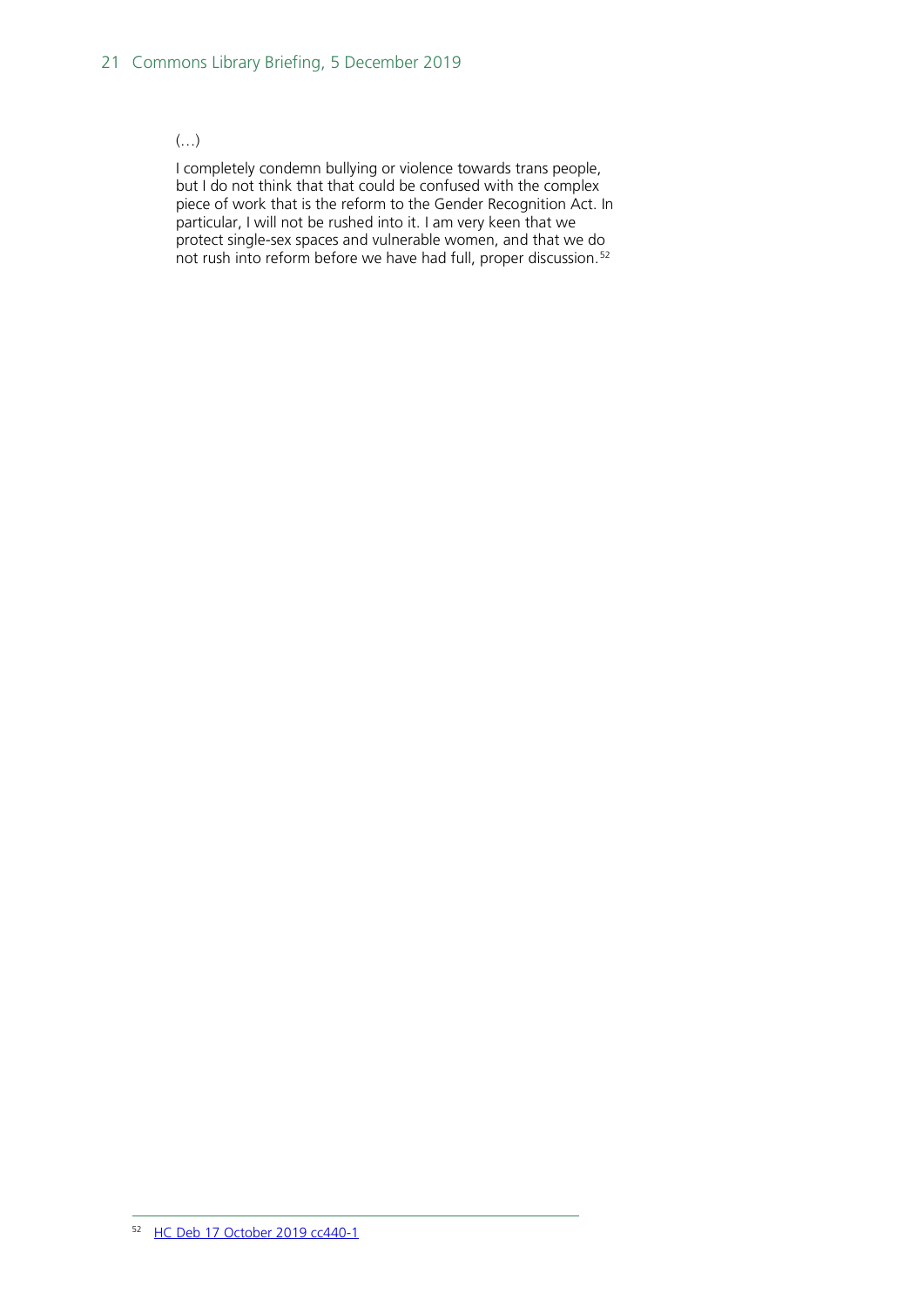# <span id="page-21-0"></span>6. The 'self-identification' debate

There are strongly held views for and against self-identification for gender recognition. The debate has centred largely around male to female trans people.

Arguments by those in favour of self-identification include that the current process is intrusive, humiliating and administratively burdensome. Trans people have argued that the requirement for a diagnostic psychiatric report perpetuates "the outdated and false assumption" that being trans is a mental illness. The fee and associated costs are seen as expensive and there is no right of appeal against the decision unless on a point of law.<sup>[53](#page-21-2)</sup>

Trans organisations are among those who argue that transphobia must be opposed.

Those against self-identification are concerned, for example, about creating a system which could be abused and about the potentially negative impact on other women, particularly vulnerable women in single-sex spaces intended to be safe. $54$  They do not consider their views amount to transphobia. Some have argued that, as biological sex differences are immutable, a trans woman (whether or not she has had gender reassignment surgery) is not a woman.

Concerns have also been raised that there has been intimidation of those organising and attending meetings to consider the Government's proposals, and that debate has been stifled.<sup>[55](#page-21-4)</sup>

## <span id="page-21-1"></span>6.1 Parliamentary debate

In November 2018, there was a Westminster Hall debate on self-identification of gender, led by David Davies (Conservative). <sup>[56](#page-21-5)</sup>

David Davies expressed concern about the consequences of self-identification:

> People who might outwardly appear to be male and possess a male body would, if they legally redefined their gender, suddenly gain access to women's toilets, hospital wards, changing rooms, refuges and prisons. They would have the right to undertake roles that people would normally expect to be done by someone of the same sex as those the service is being offered to, such as nurses or carers conducting intimate procedures, prison or police officers carrying out searches or staff working in refuges for victims of domestic violence.<sup>[57](#page-21-6)</sup>

David Davies also drew attention to the stifling of debate on the issue:

Women's rights activists who have met to discuss the impact of the changes have faced verbal and physical harassment. Those

<span id="page-21-3"></span><span id="page-21-2"></span><sup>53</sup> See also section 4 of this briefing paper for criticisms of the current process  $54$  For example, David Batty, "Transgender law reform has overlooked women's rights, [say MPs"](https://www.theguardian.com/society/2018/oct/17/transgender-law-reform-has-overlooked-womens-rights-say-mps), Guardian, 17 October 2018

<span id="page-21-4"></span><sup>55</sup> For example, Jamie Doward, ["Women's groups claim 'silencing' on transgender](https://www.theguardian.com/society/2018/oct/14/women-claim-intimidation-silencing-gender-recognition-act-debate)  [concerns"](https://www.theguardian.com/society/2018/oct/14/women-claim-intimidation-silencing-gender-recognition-act-debate), Observer, 14 October 2018 [accessed 5 December 2019]

<span id="page-21-5"></span><sup>56</sup> [HC Deb 21 November 2018 cc323-343WH](https://hansard.parliament.uk/Commons/2018-11-21/debates/BE06C5D4-E549-4F94-87B1-9B77F32EA155/Self-IdentificationOfGender#contribution-AC5B7230-57D5-4C70-8B95-B6DC80CF85D7)

<span id="page-21-6"></span><sup>57</sup> [HC Deb 21 November 2018 cc324-5WH](https://hansard.parliament.uk/Commons/2018-11-21/debates/BE06C5D4-E549-4F94-87B1-9B77F32EA155/Self-IdentificationOfGender#contribution-AC5B7230-57D5-4C70-8B95-B6DC80CF85D7)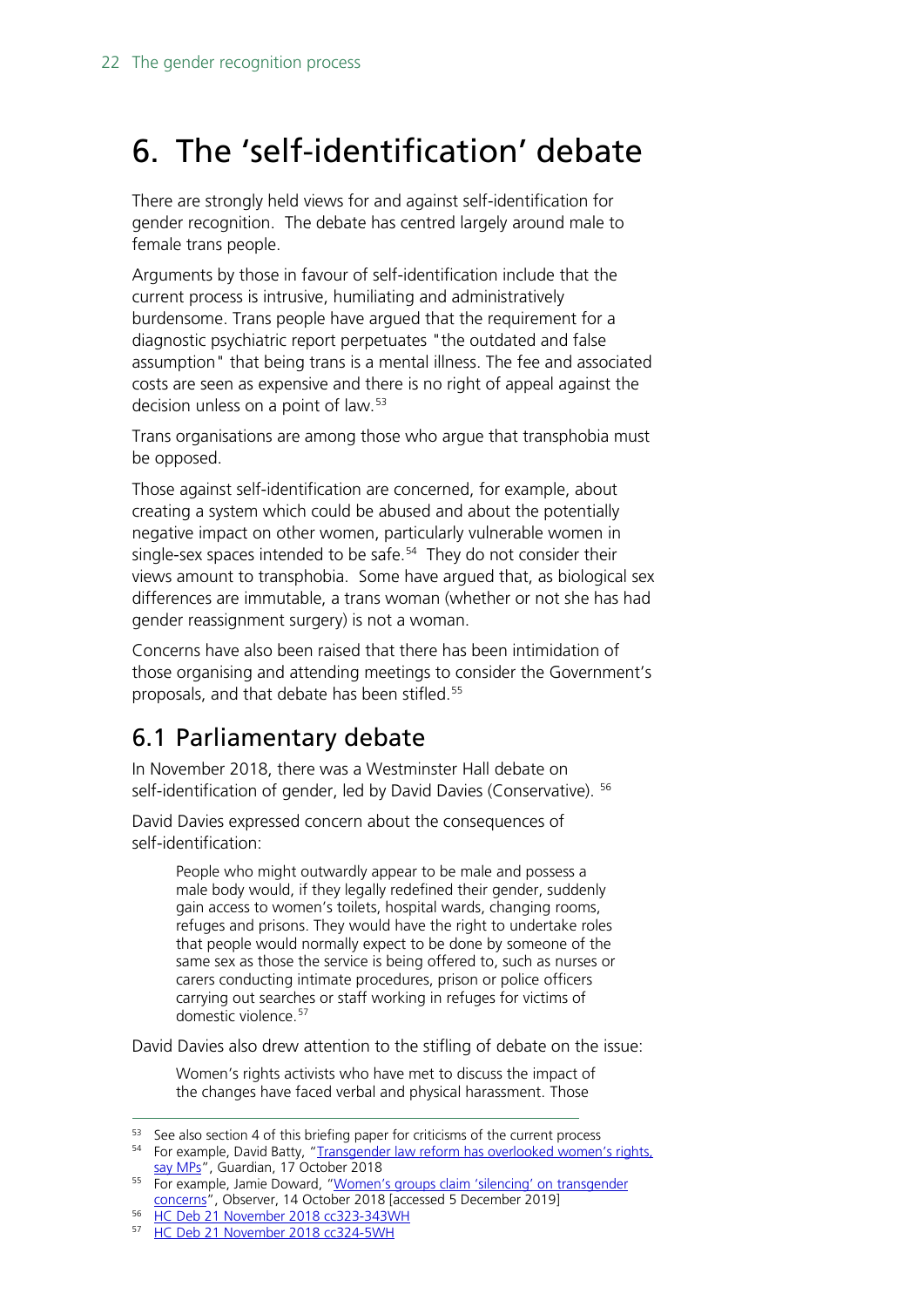who have resisted… have been subject to ludicrous, vexatious legal action and dragged into court to defend themselves for speaking freely about their concerns.

I arranged a meeting in Parliament for a women's group after a venue in London … had been cancelled. Numerous complaints were made to the House of Commons authorities before the meeting, and I was called into a meeting with the Serjeant at Arms. As the Minister knows, I have been an MP for 13 years and, like most MPs, I have organised numerous meetings for numerous groups. I have never before had to go and spend an hour with the Serjeant at Arms explaining myself. I have no problem with the conversation that we had, but it is very unusual for that to happen.

I tried to organise another meeting afterwards. Again, I was contacted by the Serjeant at Arms' office. After the meeting took place, numerous complaints were made, mostly vexatious, but they resulted in a three-month investigation by the Parliamentary Commissioner for Standards. Again, I have no problem with that and with the conclusion that she reached, but such investigations are very unusual. I was even told by another Member of Parliament that I could face police action because of what had taken place, because of the potential that a public order offence had been committed. This matter is one for debate, such as the one we are having now. We have a right to discuss these issues. If people know that meetings will result in investigations and legal action against them, even if it amounts to nothing, they will obviously be far less inclined to hold them.<sup>[58](#page-22-0)</sup>

David Davies spoke of the women objecting to the law being changed:

Women who want safe same-sex spaces are not transphobic and are not committing hate crimes. They are simply reflecting a concern for their own safety, which, as a man, I have to say is based on a valid fear for far too many.<sup>[59](#page-22-1)</sup>

Layla Moran (Liberal Democrat) set out why some trans people choose not to have medical treatment:

It is probably worth mentioning the sorts of interventions and operations that some trans people choose not to have. First, that is their medical choice to make. Secondly, think for a moment of the extensive operations that would need to happen. Many trans people are put off simply because it is painful, and in some cases expensive. Sometimes they feel unable to have operations because only a certain number of licensed practitioners in the country are allowed to perform them. Some trans people prefer to go abroad to have them, but that is not recognised in this country. …The proposed reforms would go some way to removing some of those barriers.<sup>[60](#page-22-2)</sup>

Layla Moran supported reform of the GRA and maintained support for women-only services. She did not consider there to be any conflict between being a feminist and being a supporter of trans. Layla Moran

<span id="page-22-0"></span><sup>58</sup> [HC Deb 21 November 2018 cc326-7WH](https://hansard.parliament.uk/Commons/2018-11-21/debates/BE06C5D4-E549-4F94-87B1-9B77F32EA155/Self-IdentificationOfGender#contribution-AC5B7230-57D5-4C70-8B95-B6DC80CF85D7)

<span id="page-22-1"></span><sup>59</sup> [HC Deb 21 November 2018 cc327-8WH](https://hansard.parliament.uk/Commons/2018-11-21/debates/BE06C5D4-E549-4F94-87B1-9B77F32EA155/Self-IdentificationOfGender#contribution-AC5B7230-57D5-4C70-8B95-B6DC80CF85D7)

<span id="page-22-2"></span><sup>60</sup> [HC Deb 21 November 2018 c329WH](https://hansard.parliament.uk/Commons/2018-11-21/debates/BE06C5D4-E549-4F94-87B1-9B77F32EA155/Self-IdentificationOfGender#contribution-AC5B7230-57D5-4C70-8B95-B6DC80CF85D7)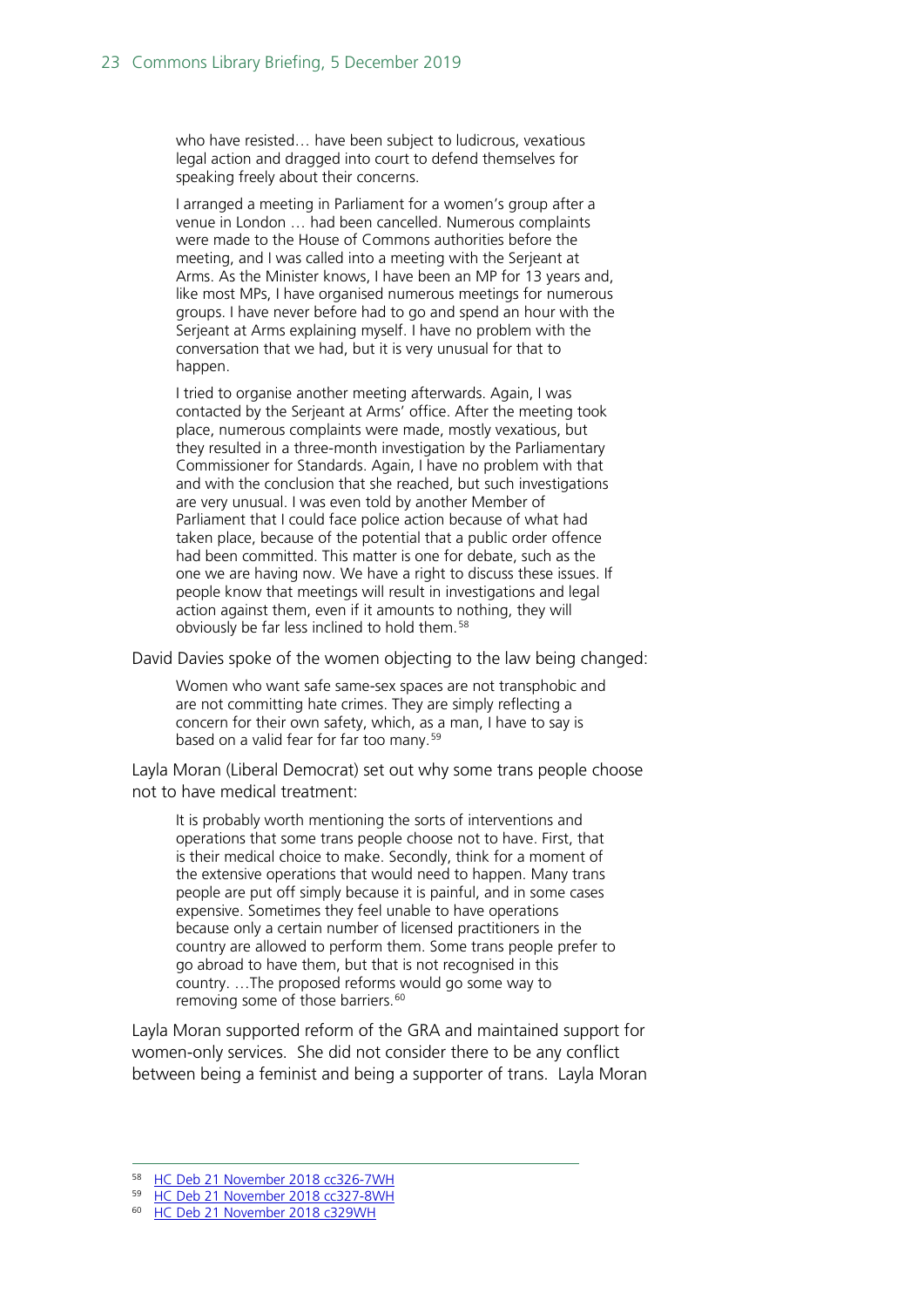added: "trans women are women. Moreover, trans rights are human rights". [61](#page-23-0)

Hannah Bardell (SNP) considered that changing gender is not something that anybody would do lightly and said, "Should it be done for nefarious reasons, it would be very rare and should be dealt with appropriately". [62](#page-23-1) Hannah Bardell supported reform:

We must recognise that there are concerns and we must address them, but we absolutely must hold a mirror up to those who are marginalising and attacking trans people and their rights. There is a groundswell of support for equality and for a change in the law to ensure that gender identification and the processes that trans people have to go through are not discriminatory at their core. We absolutely must change the law to ensure that they are properly supported, that the law reflects that and that our society reflects that.<sup>[63](#page-23-2)</sup>

Dawn Butler, Shadow Secretary of State for Women and Equalities, confirmed that Opposition Members would support the Government in amending the GRA.<sup>64</sup> She said that reform of the GRA would not affect access to single-sex services and facilities, and recognised the right to debate the issue:

Labour recognises the rights of all group to debate the implications of reforming the Gender Recognition Act 2004. All views should be listened to and supported, and we have listened to various groups that have vastly different opinions. That does not mean that we will be bullied into taking one side or the other. Decisions and law should be made on the basis of facts and take into consideration the majority, not just people who are sensationalising certain aspects of a particular case.<sup>[65](#page-23-4)</sup>

Victoria Atkins, Minister for Women, regretted that debate on this issue "sometimes gets taken over by loud and sometimes aggressive campaigning by activists":

I am sure they hold their beliefs very strongly, but they perhaps lose sight of the fact that we have to be able to talk about this issue in a reasoned, respectful and caring fashion. The vast majority of the public—and, I am sure, parliamentarians—are in the middle. We want to talk about this issue in a caring and careful way so society gets to a position in which we are all comfortable with the consequences of the changes to legislation and so on.

 $\left(\ldots\right)$ 

We do not want to close down the debate. We absolutely do not agree with those who seek to vilify the views of people who do not agree with them. I, for one, have been on the record for some time as having grave concerns about the development of things such as no-platforming in our universities. It seems to me that we should have the confidence to talk about this issue, to express our

 <sup>61</sup> [HC Deb 21 November 2018 c332WH](https://hansard.parliament.uk/Commons/2018-11-21/debates/BE06C5D4-E549-4F94-87B1-9B77F32EA155/Self-IdentificationOfGender#contribution-AC5B7230-57D5-4C70-8B95-B6DC80CF85D7)

<span id="page-23-1"></span><span id="page-23-0"></span><sup>62</sup> [HC Deb 21 November 2018 c335WH](https://hansard.parliament.uk/Commons/2018-11-21/debates/BE06C5D4-E549-4F94-87B1-9B77F32EA155/Self-IdentificationOfGender#contribution-AC5B7230-57D5-4C70-8B95-B6DC80CF85D7)

<span id="page-23-3"></span><span id="page-23-2"></span><sup>63</sup> [HC Deb 21 November 2018 c335WH](https://hansard.parliament.uk/Commons/2018-11-21/debates/BE06C5D4-E549-4F94-87B1-9B77F32EA155/Self-IdentificationOfGender#contribution-AC5B7230-57D5-4C70-8B95-B6DC80CF85D7)

<sup>64</sup> [HC Deb 21 November 2018 c337WH](https://hansard.parliament.uk/Commons/2018-11-21/debates/BE06C5D4-E549-4F94-87B1-9B77F32EA155/Self-IdentificationOfGender#contribution-AC5B7230-57D5-4C70-8B95-B6DC80CF85D7)

<span id="page-23-4"></span><sup>65</sup> [HC Deb 21 November 2018 c337WH](https://hansard.parliament.uk/Commons/2018-11-21/debates/BE06C5D4-E549-4F94-87B1-9B77F32EA155/Self-IdentificationOfGender#contribution-AC5B7230-57D5-4C70-8B95-B6DC80CF85D7)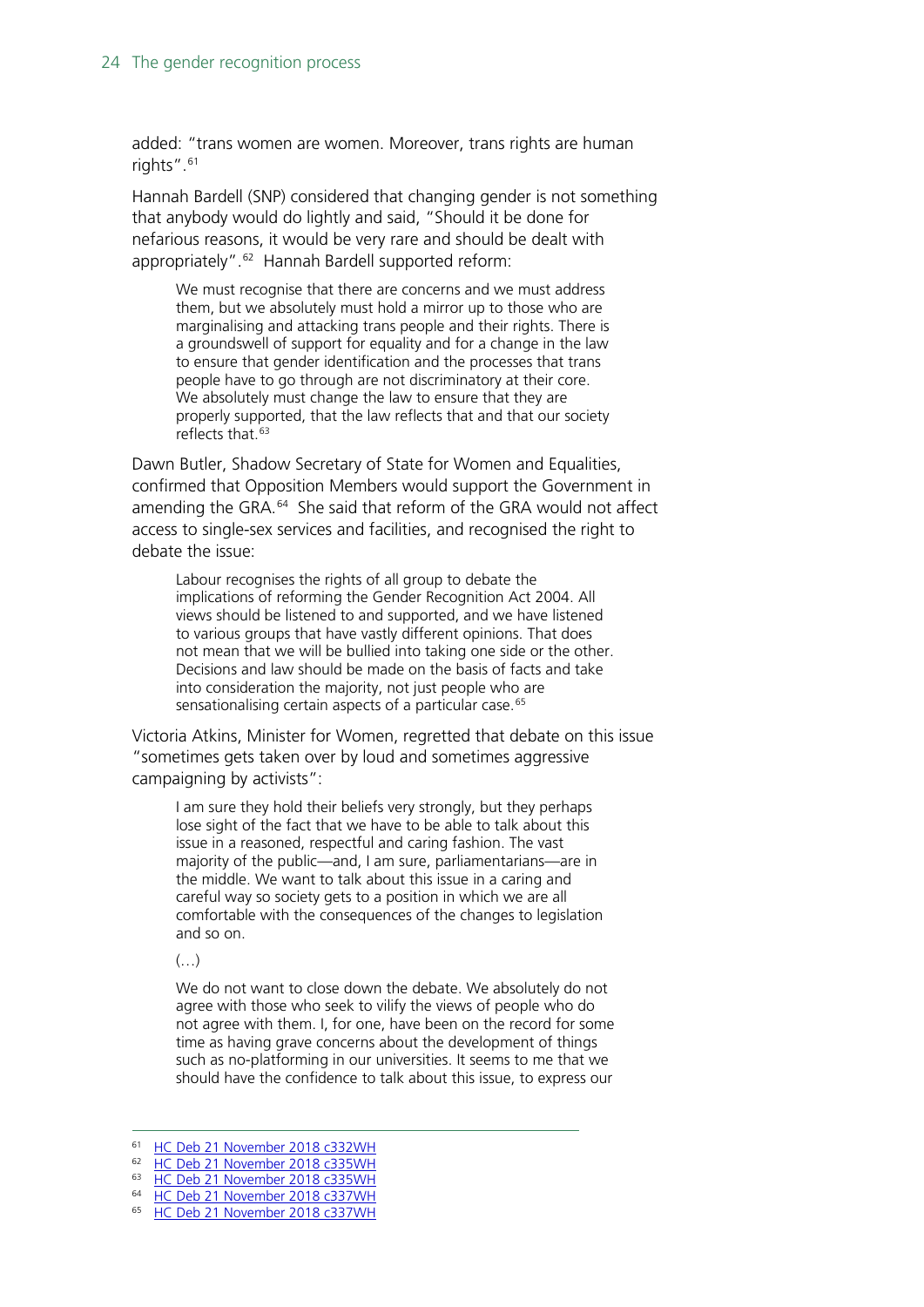concerns, to ask questions and to do so in a way that is met with respect so our questions are answered. [66](#page-24-1)

The Minister specifically refuted that women's refuges would no longer be able to provide safe spaces for women:

Domestic abuse services, including refuges, have robust risk assessment procedures and may exclude anyone who might threaten a safe environment for victims and their children, as well as signposting sources of support for those people whose needs they might not be able to meet. I am very conscious from my conversations with refuge organisations that they take different approaches, which I welcome. We have to be in a situation in which we can offer support and refuge services to people regardless of their lifestyle, background and so on. I absolutely understand people's concerns and I hope I have been able to offer reassurance to them.[67](#page-24-2)

Victoria Atkins confirmed that the Government would maintain protections for single-sex services and would consider, as part of their response to the consultation, whether any further action was needed to reaffirm that approach:

To be clear, the single-sex exceptions under the Equality Act 2010 allow a service provider to provide a service for women or men if an organisation needs to define it in a way that does not allow a trans person to access their services, or to provide a service to them in a different way. They are able to do that as long as they can show that it is a proportionate means of meeting a legitimate aim.[68](#page-24-3)

At the end of the debate David Davies reiterated concerns about single-sex spaces:

Many people do not accept the proposition that a trans woman is a woman. A trans woman is a trans woman, worthy of respect, absolutely deserving of protection under the law against discrimination, or physical or verbal assault, but not necessarily eligible to access single-sex areas.<sup>[69](#page-24-4)</sup>

## <span id="page-24-0"></span>6.2 Views expressed outside of Parliament

A selection of articles on the issue is provided below. This is not intended to be exhaustive.

- ["Gender identity: what do legal changes have to do with](https://www.bbc.co.uk/news/uk-40713645)  [women's rights?"](https://www.bbc.co.uk/news/uk-40713645), BBC News,31 July 2017;
- Sally Campbell, "Gender Recognition Act: Trans rights versus [feminism?"](http://socialistreview.org.uk/427/gender-recognition-act-trans-rights-versus-feminism), Socialist Review, September 2017, (427);
- Debbie Hayton, ["Open Future, Gender identity needs to be based](https://www.economist.com/open-future/2018/07/03/gender-identity-needs-to-be-based-on-objective-evidence-rather-than-feelings)  [on objective evidence rather than feelings"](https://www.economist.com/open-future/2018/07/03/gender-identity-needs-to-be-based-on-objective-evidence-rather-than-feelings), The Economist, 3 July 2018;

<span id="page-24-1"></span><sup>&</sup>lt;sup>66</sup> [HC Deb 21 November 2018 cc339-40WH](https://hansard.parliament.uk/Commons/2018-11-21/debates/BE06C5D4-E549-4F94-87B1-9B77F32EA155/Self-IdentificationOfGender#contribution-AC5B7230-57D5-4C70-8B95-B6DC80CF85D7)

<span id="page-24-2"></span><sup>67</sup> [HC Deb 21 November 2018 c342WH](https://hansard.parliament.uk/Commons/2018-11-21/debates/BE06C5D4-E549-4F94-87B1-9B77F32EA155/Self-IdentificationOfGender#contribution-AC5B7230-57D5-4C70-8B95-B6DC80CF85D7)

<span id="page-24-4"></span><span id="page-24-3"></span><sup>68</sup> [HC Deb 21 November 2018 c342WH](https://hansard.parliament.uk/Commons/2018-11-21/debates/BE06C5D4-E549-4F94-87B1-9B77F32EA155/Self-IdentificationOfGender#contribution-AC5B7230-57D5-4C70-8B95-B6DC80CF85D7)

<sup>&</sup>lt;sup>69</sup> [HC Deb 21 November 2018 c343WH](https://hansard.parliament.uk/Commons/2018-11-21/debates/BE06C5D4-E549-4F94-87B1-9B77F32EA155/Self-IdentificationOfGender#contribution-AC5B7230-57D5-4C70-8B95-B6DC80CF85D7)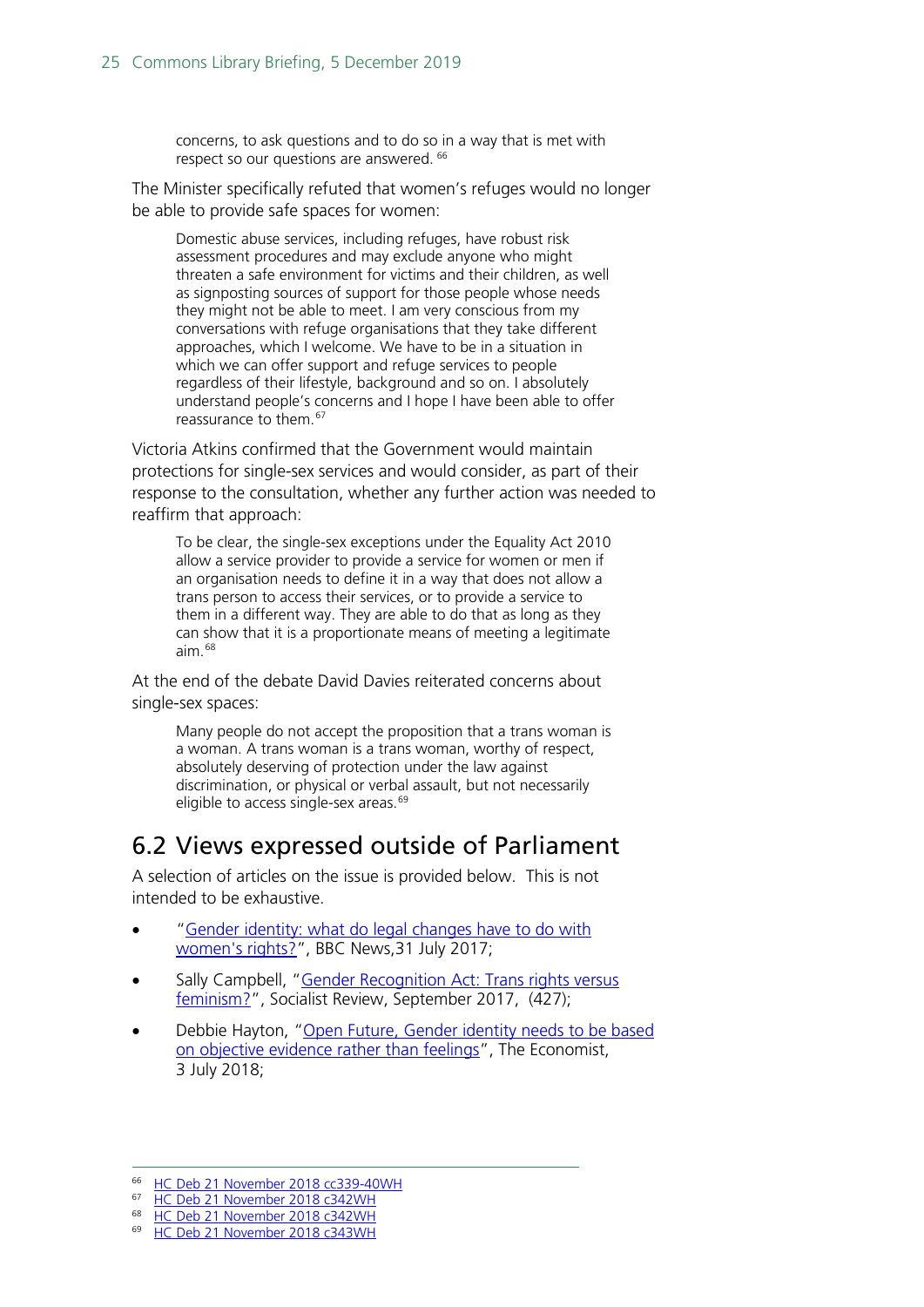- Rachel Bowyer, "Gender Recognition Reform The Current [Debate is Misconceived"](https://ohrh.law.ox.ac.uk/gender-recognition-reform-the-current-debate-is-misconceived/), Oxford Human Rights Hub, 4 October 2018;
- Southall Black Sisters, Pragna Patel signs letter supporting need [for free and open debate on gender politics,](https://www.southallblacksisters.org.uk/news/sbs-signs-letter-supporting-need-for-free-and-open-debate-on-gender-politics) 14 October 2018;
- ["'Shifting sands': six legal views on the transgender debate"](https://www.theguardian.com/society/2018/oct/19/gender-recognition-act-reforms-six-legal-views-transgender-debate), Guardian, 19 October 2018;
- Ellie Mae O'Hagan, "Back the Gender Recognition Act reform. It's [the feminist thing to do"](https://www.theguardian.com/commentisfree/2018/oct/19/gender-recognition-act-feminist-self-identification-consultation), Guardian, 19 October 2018;
- Nicola Slawson, "How Possible Changes To The Gender [Recognition Act Prompted A Toxic Debate"](https://www.huffingtonpost.co.uk/entry/government-consultation-gender-recognition-act_uk_5bc8ab92e4b0d38b5875dde1), Huffpost, 20 October 2018;
- Julian Norman, ["Gender recognition, self-ID and next steps"](https://www.counselmagazine.co.uk/articles/gender-recognition-self-id-and-next-steps), Counsel, December 2018;
- Prof Joanne Conaghan (University of Bristol Law School), "Sex, [Gender and the Trans Debate"](https://legalresearch.blogs.bris.ac.uk/2018/12/sex-gender-and-the-trans-debate/), University of Bristol Law School Blog. posted 18 December 2018;
- <span id="page-25-0"></span>• Lucy Cotter and Amy Hitchcock, "Line 18: Gender debate sparks [bitter divide among trans and feminist groups"](https://news.sky.com/story/line-18-gender-debate-sparks-bitter-divide-among-trans-and-feminist-groups-11439676), Sky News, 10 April 2019. [70](#page-25-0)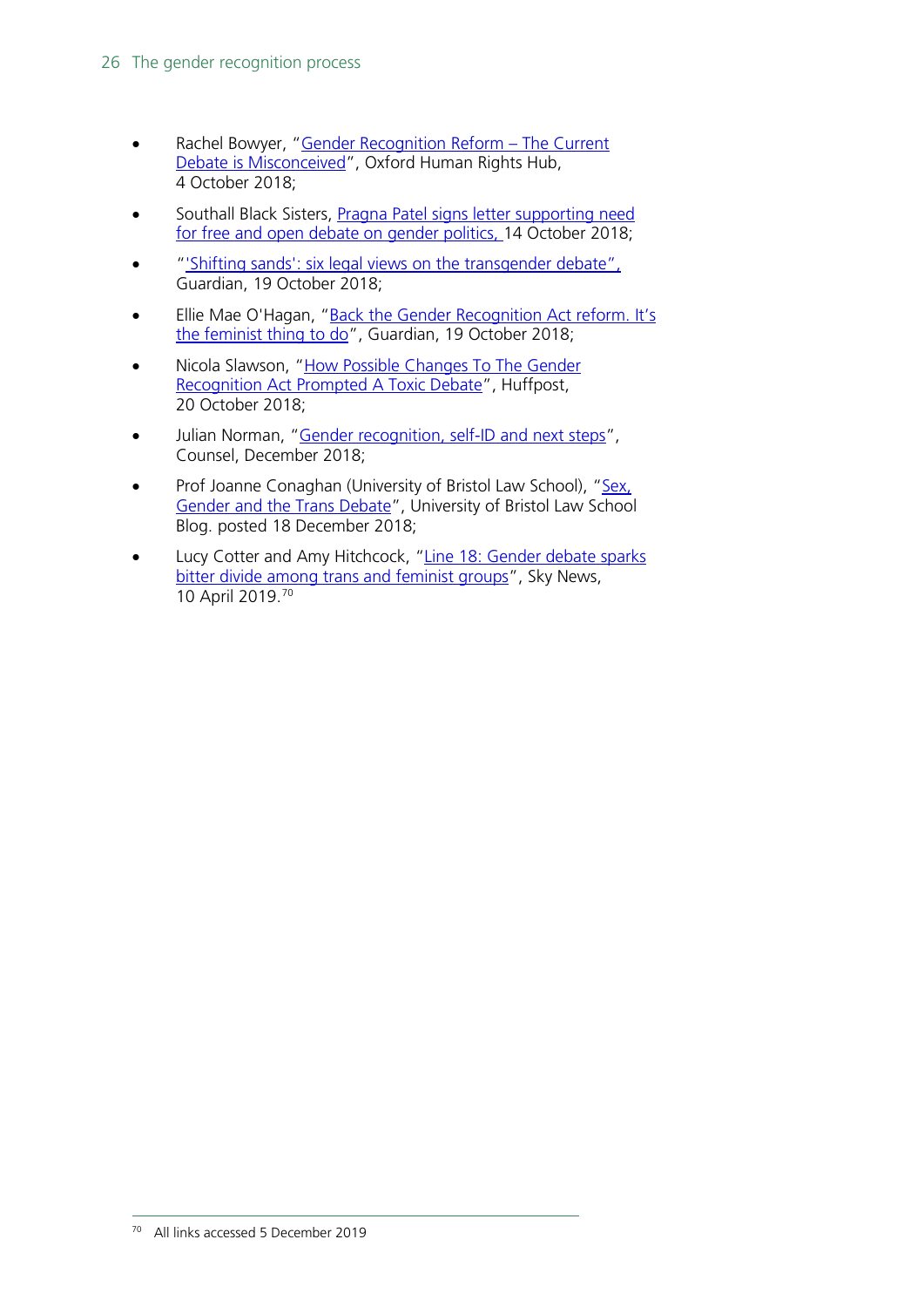# <span id="page-26-0"></span>7. Gender recognition and minors

## <span id="page-26-1"></span>7.1 Legal recognition

Under the GRA, the minimum age limit for GRC applications is 18. In November 2018, the Government stated that it has no intention of changing this position:

The issue of children is of concern outside the walls of this Chamber. We have no intention of lowering the age at which people may legally change their gender, namely the age of 18. We recognise the increase in referrals of children and adolescents to gender-identity services for people aged under 18, so we have committed to improve our understanding of the impacts on children and adolescents of changing their gender, and to gather evidence on the issues faced by people who were born female and who transition in adolescence. We are not the only country to witness and experience the increase, and we need to understand why it is happening.<sup>[71](#page-26-3)</sup>

## <span id="page-26-2"></span>7.2 Other recognition

In June 2019, David Davies asked the Minister for Women and Equalities whether people under the age of 18 can transition gender through routes other than under the GRA. Victoria Atkins gave this written reply on 23 July 2019:

The only method of legally changing gender is through the process set out in the Gender Recognition Act 2004. This involves applying for a Gender Recognition Certificate, which can then be used to obtain a new birth certificate. This process is only open to those aged 18 and over.

Medical transition is governed by the NHS, and surgery is not available to those under the age of 18. Cross-sex hormones can only be prescribed under strict clinical supervision from the age of 16.

Social transition, such as changing the name you are known by, and the pronouns you use, can be done by anyone at any age, and is often subject to a discussion between a child and their parents if it happens before age 18.[72](#page-26-4)

The Department for Education has committed to updating guidance for schools:

The Department publishes guidance to help schools understand how the Equality Act affects them and how to fulfil their duties under the Act. This includes a duty on schools not to discriminate unlawfully due to the protected characteristics of sex and gender reassignment. As part of the government's LGBT Action Plan, the Department has committed to updating this guidance and this will be published in due course. The LGBT Action Plan also contains a commitment that Government Equalities Office will work with the Equality and Human Rights Commission to publish comprehensive guidance for schools on how to support transgender pupils. The Equality Act guidance is available here:

<span id="page-26-3"></span>[HC Deb 21 November 2018 c342WH](https://hansard.parliament.uk/Commons/2018-11-21/debates/BE06C5D4-E549-4F94-87B1-9B77F32EA155/Self-IdentificationOfGender#contribution-AC5B7230-57D5-4C70-8B95-B6DC80CF85D7)

<span id="page-26-4"></span><sup>72</sup> [PQ 260601 \[on Gender Recognition: Children\], 23 July 2019](https://www.parliament.uk/written-questions-answers-statements/written-question/commons/2019-06-05/260601)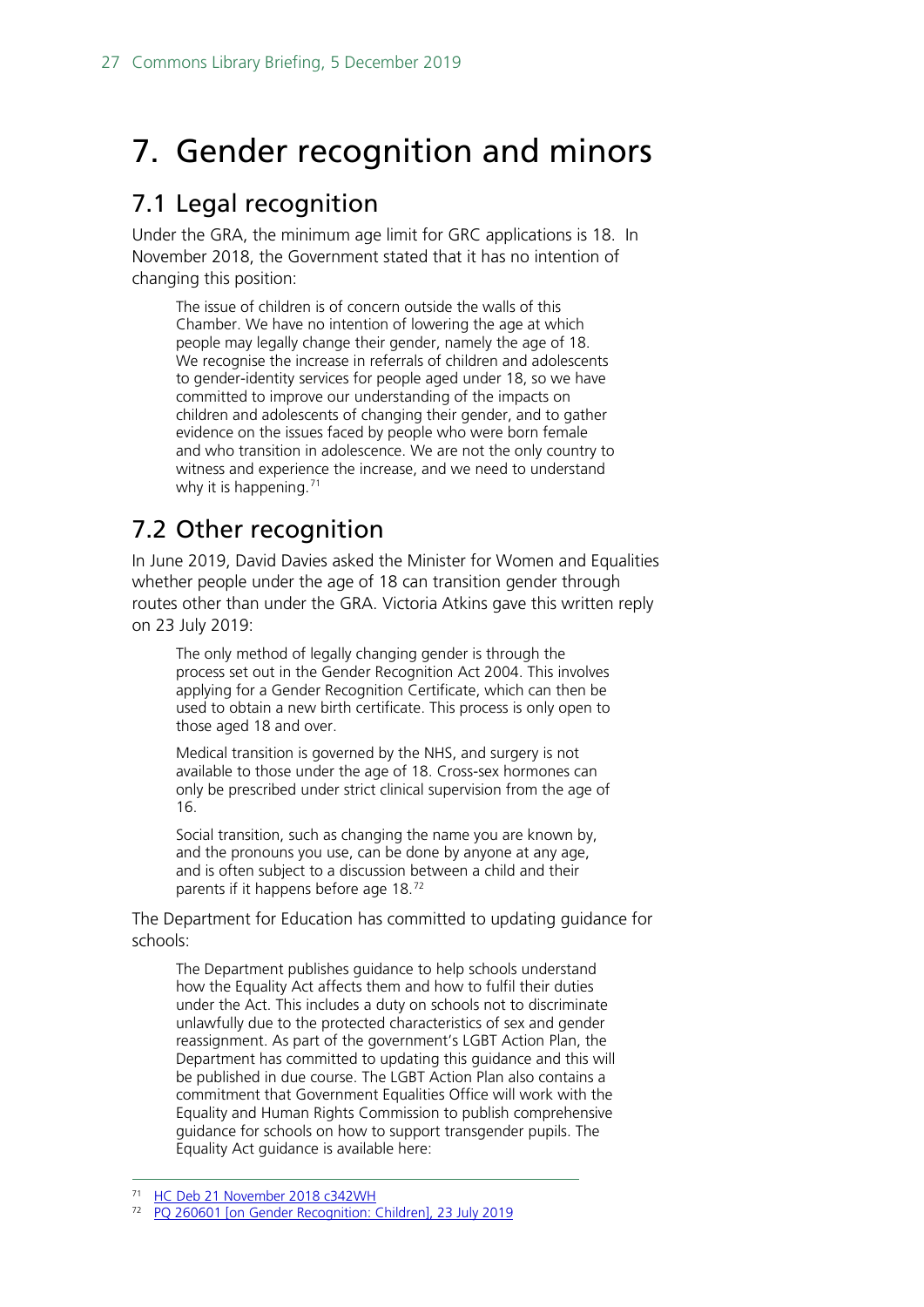<span id="page-27-0"></span>[https://www.gov.uk/government/publications/equality-act-2010](https://www.gov.uk/government/publications/equality-act-2010-advice-for-schools) [advice-for-schools.](https://www.gov.uk/government/publications/equality-act-2010-advice-for-schools) [73](#page-27-0)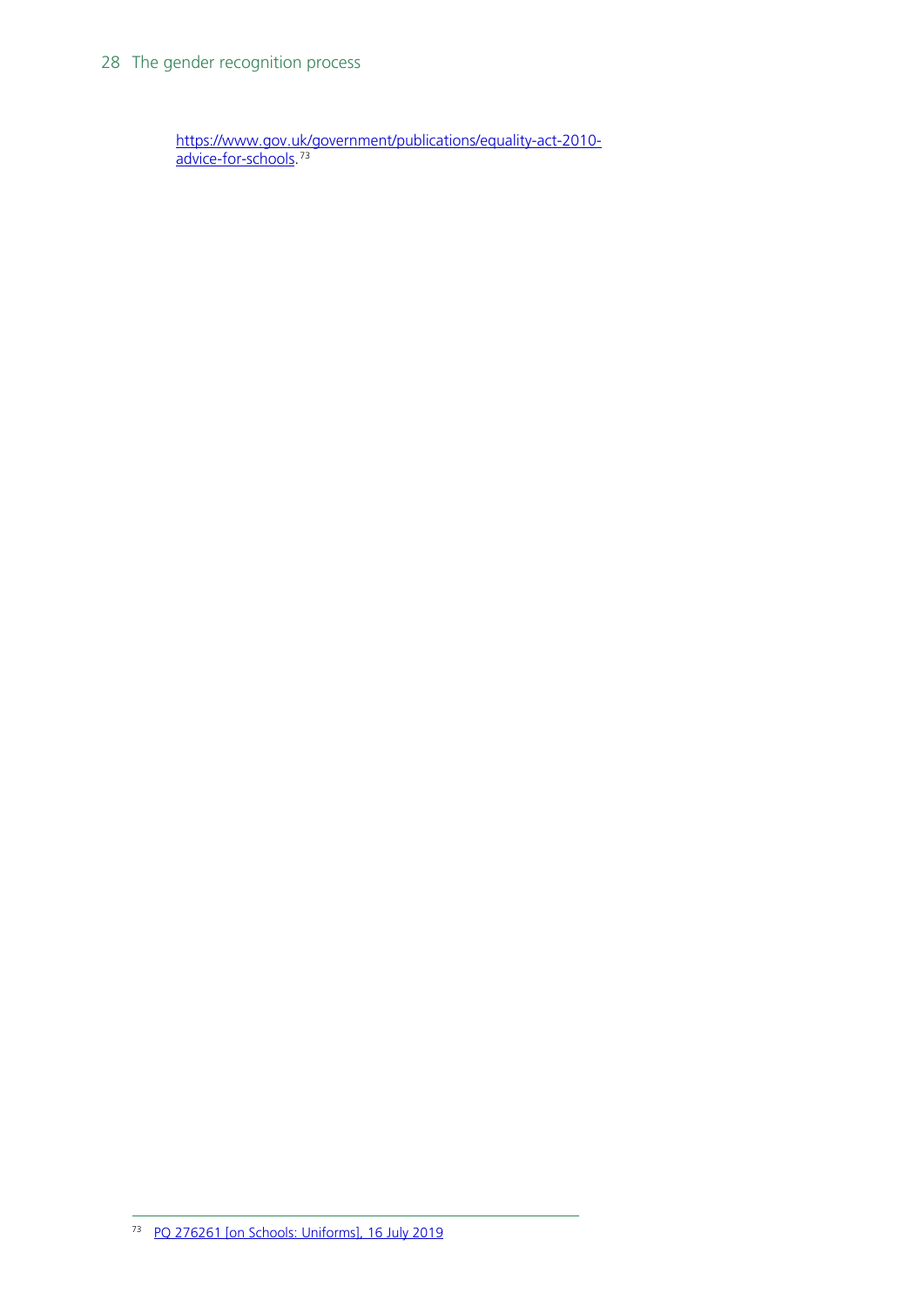# <span id="page-28-0"></span>8. General Election manifestos 2019

• The [Labour Party manifesto](https://labour.org.uk/wp-content/uploads/2019/11/Real-Change-Labour-Manifesto-2019.pdf#page=68) stated:

Labour is committed to reforming the Gender Recognition Act 2004 to introduce self-declaration for transgender people, but we are not complacent about the culture shift required to make LGBT+ inclusivity a reality.[74](#page-28-1)

- The [Liberal Democrats'](https://d3n8a8pro7vhmx.cloudfront.net/libdems/pages/57307/attachments/original/1574876236/Stop_Brexit_and_Build_a_Brighter_Future.pdf?1574876236#page=76) manifesto committed to "removing the spousal veto", [75](#page-28-2) and "complete reform of the Gender Recognition Act to remove the requirement for medical reports, scrap the fee and recognise non-binary gender identities". [76](#page-28-3)
- The [Green Party manifesto](https://www.greenparty.org.uk/assets/files/Elections/Green%20Party%20Manifesto%202019.pdf#page=66) stated that the party would:

Remove the spousal veto so that married trans people can acquire their gender recognition certificate without having to obtain permission from their spouse. We will also change the law so an X gender marker can be added to passports for non-binary and intersex people who wish to use it, and update the Gender Recognition Act to allow trans youth and non-binary people to get legal recognition through self-declaration.[77](#page-28-4)

- <span id="page-28-1"></span>74 Pp68-9
- <span id="page-28-2"></span><sup>75</sup> P74
- <span id="page-28-3"></span><sup>76</sup> P75
- <span id="page-28-4"></span><sup>77</sup> P63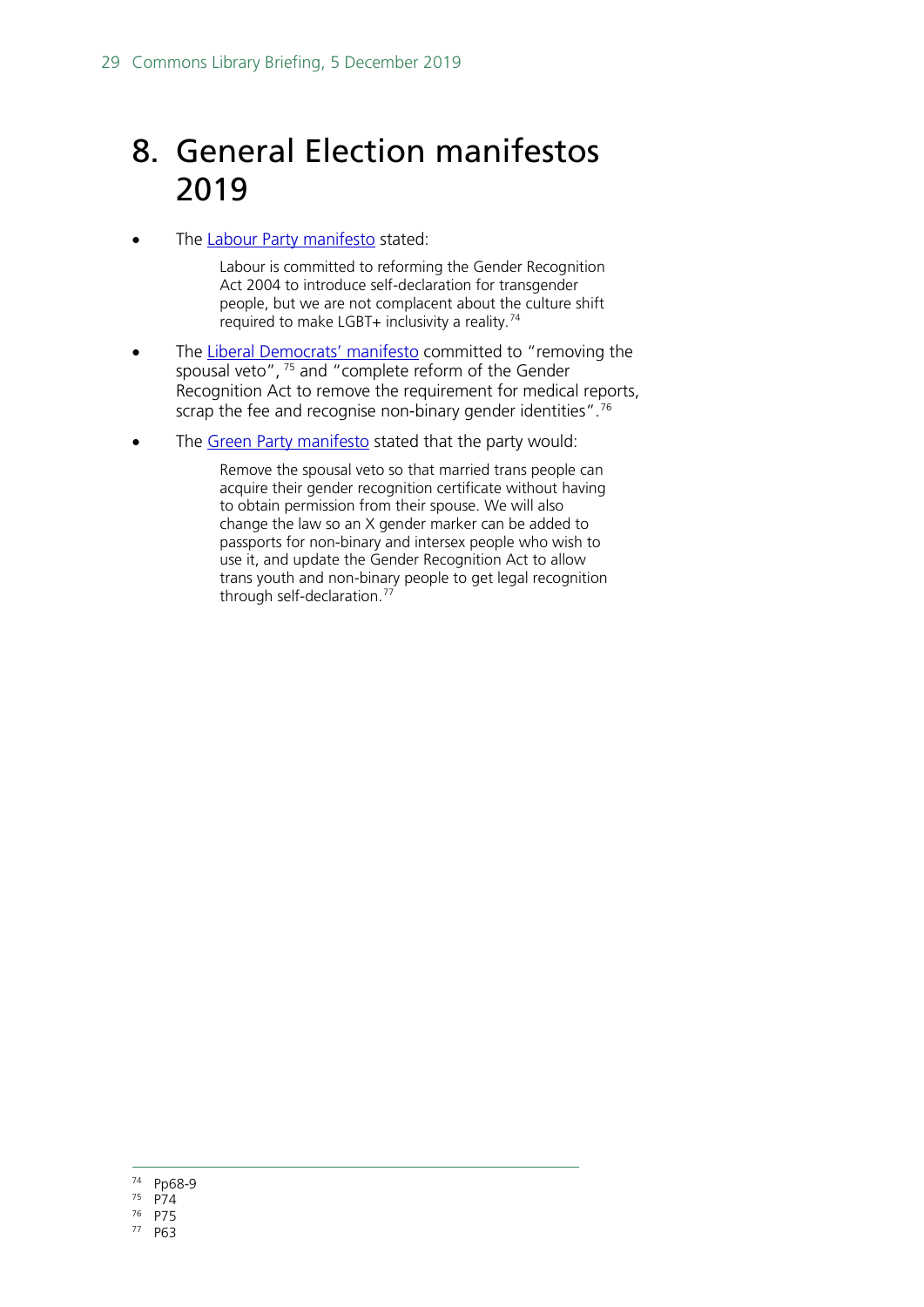# <span id="page-29-0"></span>9. The position in Scotland

The GRA extends across the United Kingdom. However, gender recognition is a devolved matter meaning that legislation in this area is within the competence of the Scottish Parliament.

In the **Fairer Scotland Action Plan** (2016), the Scottish Government committed to "review and reform gender recognition law so it is in line with international best practice for people who are transgender or intersex".

## <span id="page-29-1"></span>9.1 Scottish Government consultation

The Scottish Government's separate consultation, Review of the Gender [Recognition Act 2004,](https://www2.gov.scot/Resource/0052/00527449.pdf) ran from 9 November 2017 to 1 March 2018. This sought views on whether and how the GRA should be amended in relation to the law in Scotland. It covered establishing new arrangements for dealing with applications for legal gender recognition, the minimum age at which applications for gender recognition could be made, and related matters.

[Part 3](http://www.gov.scot/Resource/0052/00527449.pdf#page=12) of the consultation paper covered reforming the legal gender recognition system in Scotland, and set out the Scottish Government's initial view that, subject to views expressed during the consultation, Scotland should adopt a self-declaration system for legal gender recognition:

3.26 …This would mean that applicants under a Scottish system would not have to demonstrate a diagnosis of gender dysphoria or that they had lived for a period in their acquired gender. This would align Scotland with the best international practice demonstrated in countries who have already successfully adopted self-declaration systems. We would be ensuring our compliance with Resolution 2048.[[78](#page-29-2)] And the arrangements would be less intrusive and onerous from the perspective of applicants.

3.27. In one aspect, we think that Scotland could build on the existing arrangements in the 2004 Act. All applications made under the 2004 Act must be accompanied by a statutory declaration, [21] witnessed by a person authorised to administer oaths and which includes a statement that the applicant intends to live in their acquired gender until death. In Scotland, oaths may be administered by a notary public or a justice of the peace. Paragraphs 3.30 to 3.34 discuss retaining the requirement for a statutory declaration under the proposed self-declaration system.

3.28. Streamlining the existing processes would also allow for applications to be considered by an administrative body, rather than by a tribunal such as the Gender Recognition Panel. The proposed self-declaration system could be administered by officials based in the Scottish Government or by officials at National Records of Scotland. The Registrar General for Scotland (the Registrar General) who heads National Records of Scotland is responsible for the Register of Births and the Gender Recognition Register under the 2004 Act…

<span id="page-29-2"></span>Resolution 2048 of the Parliamentary Assembly of the Council of Europe – information about this is provided in Part 3 of the Scottish Government consultation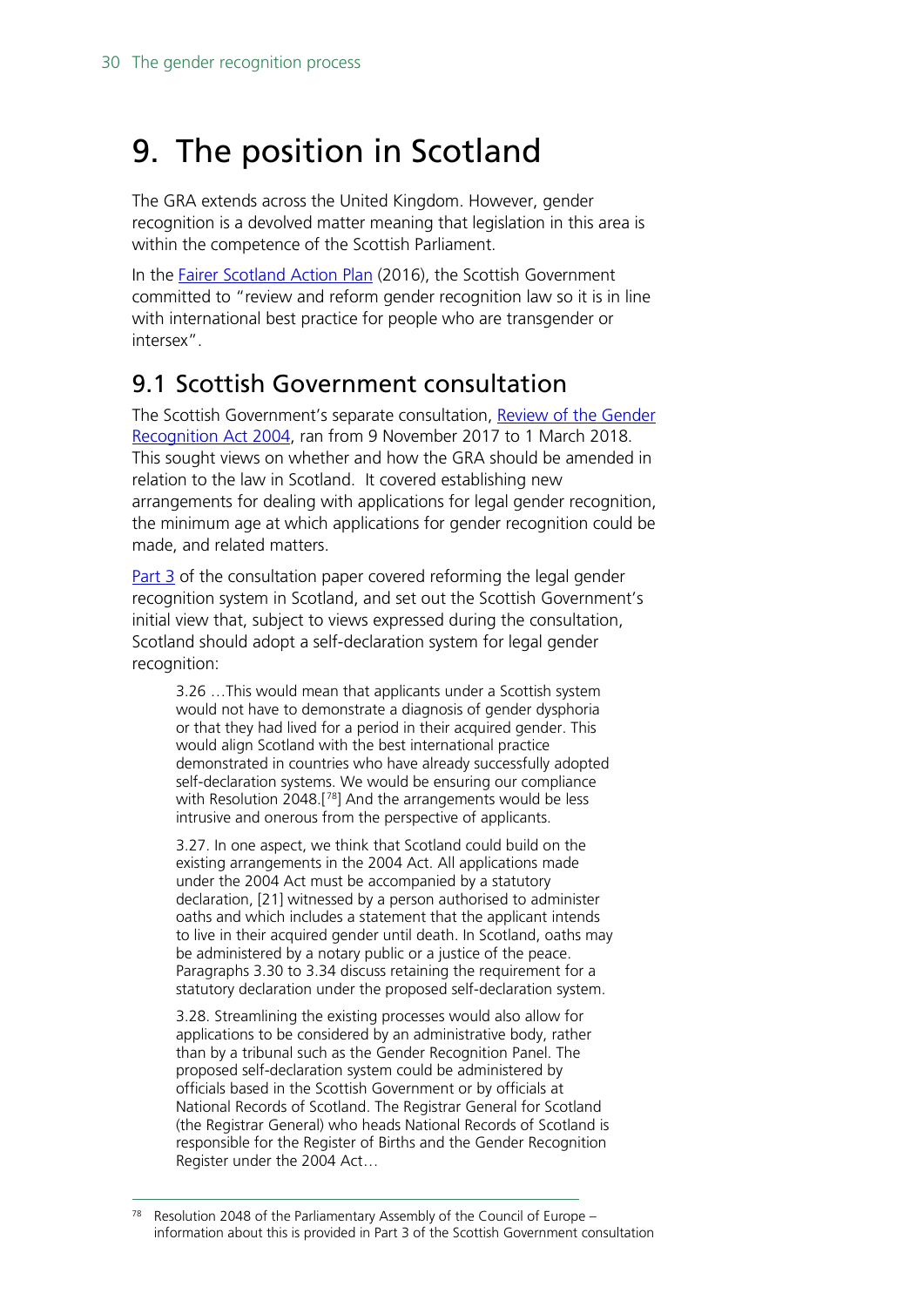The Scottish Government has since published the [responses](https://www2.gov.scot/Topics/Justice/law/17867/gender-recognition-review/review-of-gender-recognition-act-2004-list-of-orga) from organisations which gave permission to publish.

## <span id="page-30-0"></span>9.2 Draft Bill expected

In June 2019, Cabinet Secretary for Equalities, Shirley-Anne Somerville, announced that a draft Gender Recognition (Scotland) Bill, to reform the current process for obtaining a Gender Recognition Certificate, would be published by the end of the year. [79](#page-30-1) She said that a Bill would be formally introduced to Parliament only when there had been a full consultation on the precise details contained in the draft Bill.

An associated [Scottish Government fact sheet](https://www.gov.scot/publications/review-of-gender-recognition-act-2004/) summarises what is proposed:

The Bill will propose that applicants for a gender recognition certificate:

- Will no longer need to provide medical evidence to the Panel.
- Will continue to have to provide a statutory declaration that they intend to live permanently as a man or a woman. It is, and will remain, a criminal offence to make a false statutory declaration.
- Will need to state in the statutory declaration that they have already been living as a man or woman for at least 3 months.
- Will be given a mandatory 3 month reflection period after an application has been made and checked to ensure the necessary information and statutory declaration has been provided. The gender recognition certificate will only be granted once the 3 months have passed and the applicant has confirmed that they still wish to proceed.

This means that applicants will need to live in their acquired gender for at least 6 months – 3 months before applying for a gender recognition certificate and 3 months after applying – before a gender recognition certificate can be granted.

The consultation will seek views on the proposals in the draft Bill.

The Scottish Government does not intend to make gender recognition available to those aged under 16 but the consultation will seek views on what further support is needed generally for children and young people uncertain of their gender identity.

The consultation will also seek views on whether the minimum age of applicants for legal gender recognition should be reduced from 18 to 16.

The Scottish Government does not intend to make gender recognition available to non-binary people (who do not identify as either male or female) but does intend to set up a working group on non-binary people. This will consider possible changes to procedures and practice and what we can learn from best practice internationally, as well as from within Scotland and the rest of the UK...<sup>[80](#page-30-2)</sup>

<span id="page-30-1"></span><sup>&</sup>lt;sup>79</sup> Scottish Government, **Statement on gender recognition**, 20 June 2019

<span id="page-30-2"></span><sup>80</sup> Scottish Government factsheet, [Gender Recognition Act 2004 review,](https://www.gov.scot/publications/review-of-gender-recognition-act-2004/) 20 June 2019 [accessed 5 December 2019]